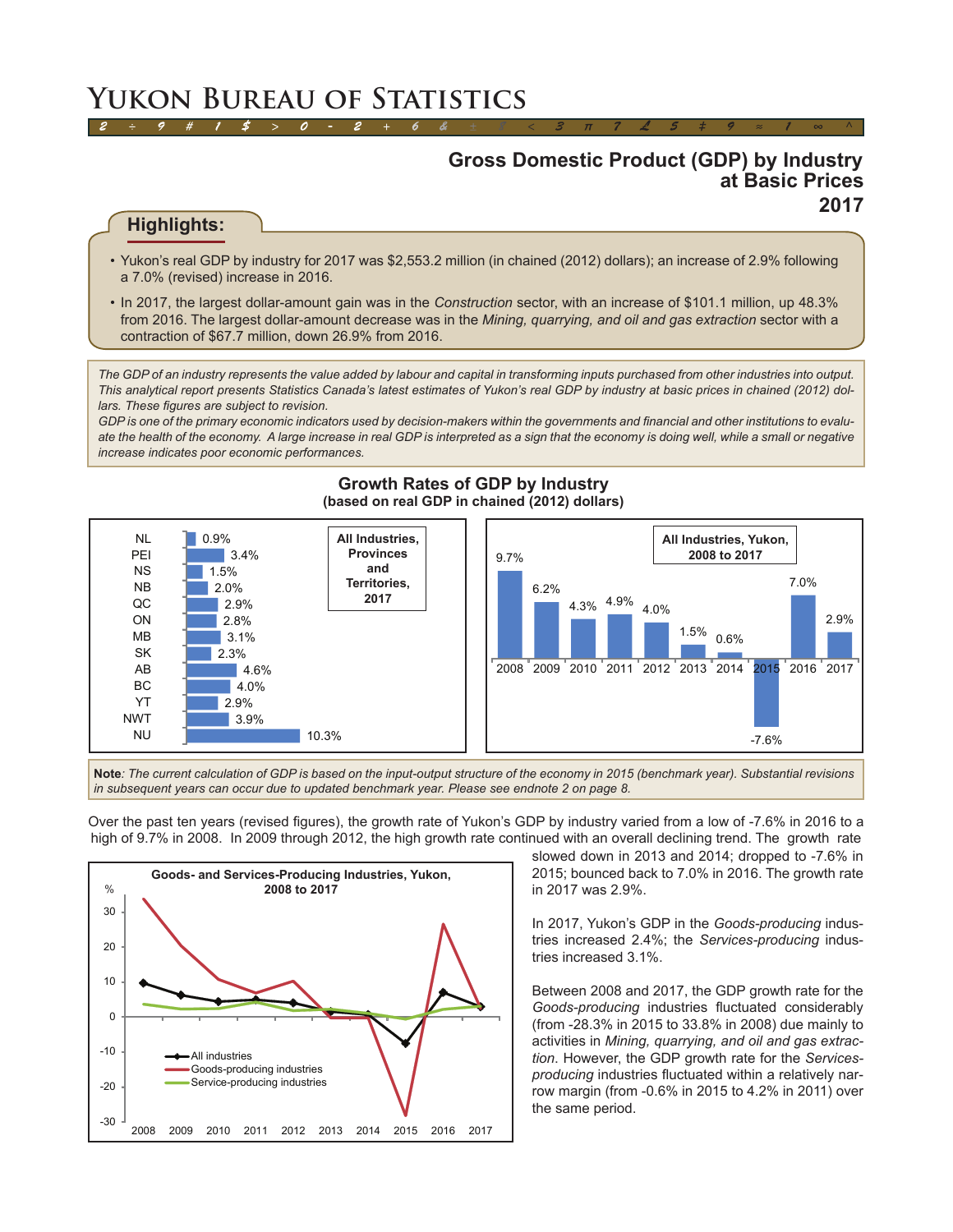#### **Growth Rates of GDP by Special Industry Aggregation, Yukon, 2008 to 2017 (based on real GDP in chained (2012) dollars)**



- The GDP growth rate in *Industrial production* fluctuated hugely between 2008 to 2017, from -30.3% (revised) in 2015 to 81.9% in 2008.
- The *Energy* sector's GDP growth rate ranged from -22.5% in 2009 (revised) to 12.2% in 2008 (revised).
- The *Information and communications technology* sector's GDP growth rate had a relatively low fluctuation range that varied from -1.6% in 2015 to 14.0% in 2010.
- While manufacturing industries represent less than one percent of the total all-industry GDP, the growth rate for *Non-durable manufacturing industries* fluctuated from -5.4% in 2011 (revised) to 18.6% in 2012 (revised), and that for the *Durable manufacturing industries* fluctuated from -36.6% in 2013 (revised) to 37.3% in 2011 (revised).



**Growth Rates of GDP by Industry, Yukon, 2013 to 2017 (based on real GDP in chained (2012) dollars)**

Over the five-year period from 2013 to 2017, the majority of Yukon industries experienced both positive and negative growth rates. The largest fluctuation occurred in the *Mining, quarrying, and oil and gas extraction* sector where the growth rate fluctuated from a low of -37.0% (revised) in 2015 to a high of 50.6% (revised) in 2016.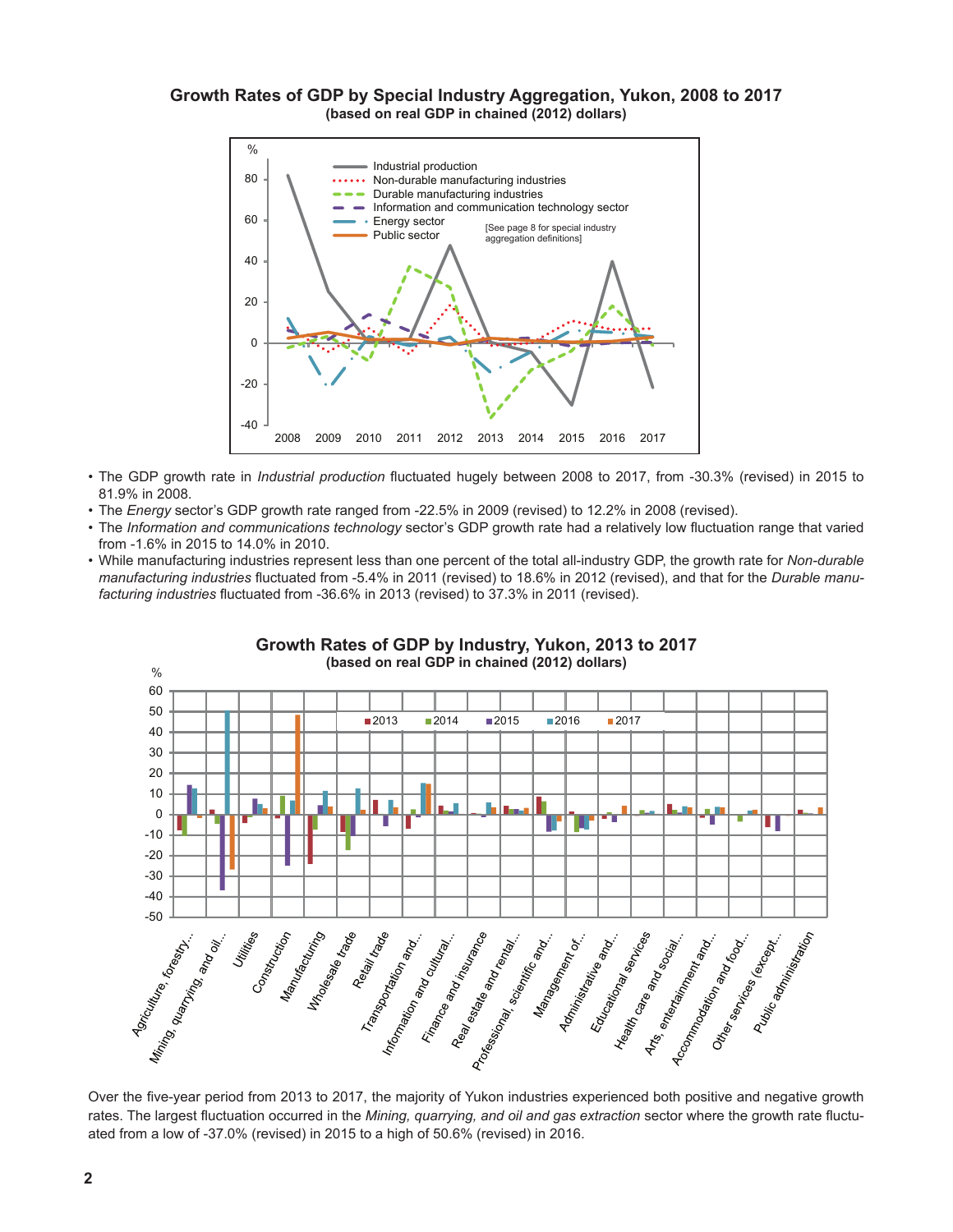## **Percentage Share of GDP by North American Industry Classification System (NAICS), Yukon, 2017 (based on current dollars)**



Major contributors to Yukon GDP by industry in 2017 were: *Public administration* (23.0%)*; Real estate and rental and leasing*  (14.1%); *Construction* (11.8%); *Mining, quarrying, and oil and gas extraction* (9.6%); *Health care and social assistance* (8.7%)*; Retail trade* (5.3%); and *Educational services* (5.1%)*.* The contribution of each of the remaining industries was less than 5.0%.



Over the five-year period from 2013 to 2017, the share of *Construction* industry in total GDP varied from a low of 8.4% in 2015 (revised) and 2016 (revised) to a high of 11.8% in 2017, while the share of *Mining, quarrying, and oil and gas extraction* industry fluctuated from a low of 9.1% (revised) in 2015 to a high of 12.4% in 2014 and 2016. With the exceptions of *Public Administration* (1.9 percentage points spread in fluctuation) and *Real estate and rental and leasing* (1.3 percentage points spread in fluctuation), the fluctuation in the percentage share of all other industries remained within 1.0 percentage point during the

period from 2013 to 2017.

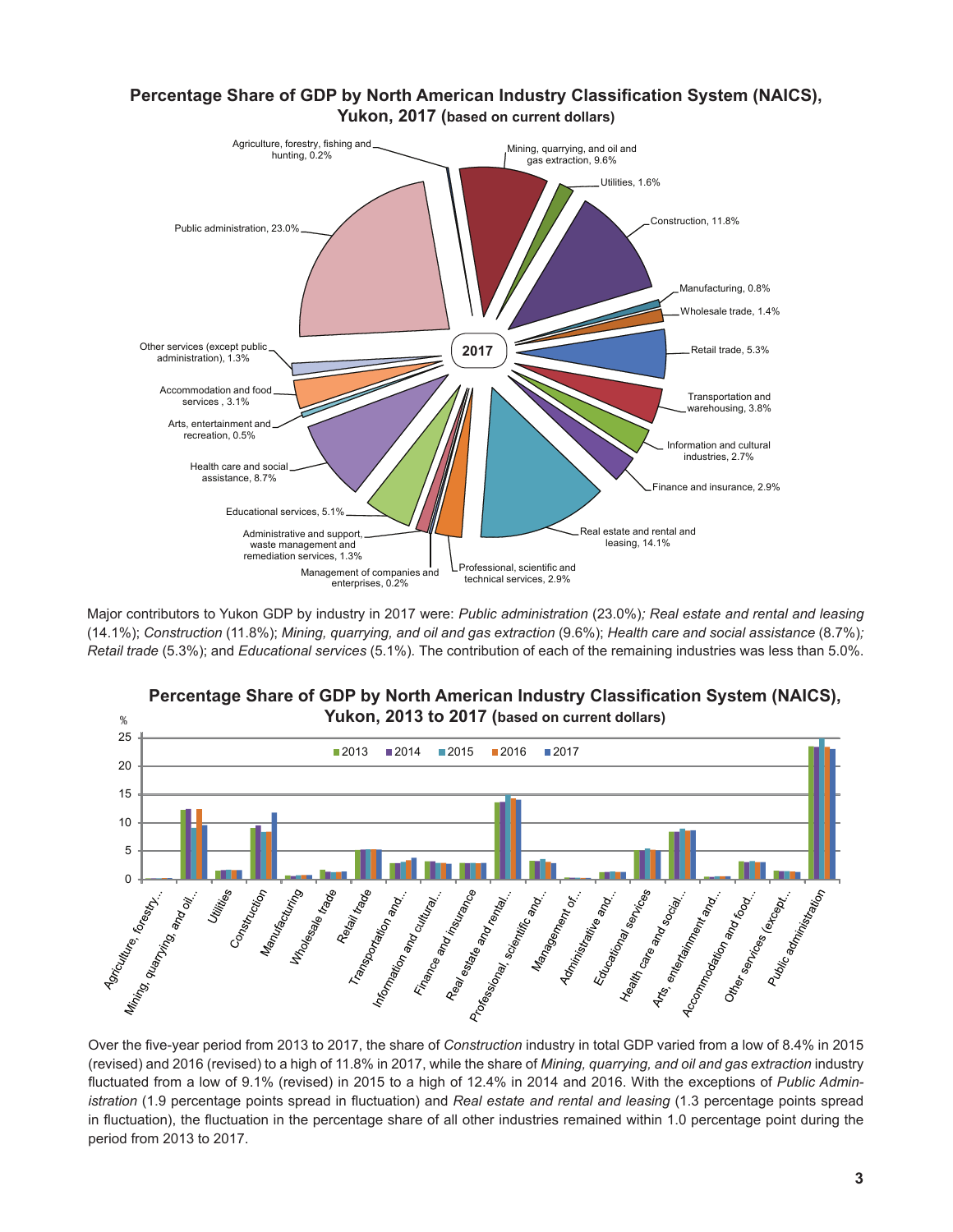#### **Real GDP by Industry, Yukon, 2008 to 2017**

*millions of chained (2012) dollars1*

| <b>INDUSTRY</b> <sup>2</sup>                                                                    | 2008         | 2009         | 2010 <sup>r</sup> | 2011         | 2012         | 2013'        | 2014 <sup>r</sup> | 2015 <sup>r</sup> | 2016         | 2017         |
|-------------------------------------------------------------------------------------------------|--------------|--------------|-------------------|--------------|--------------|--------------|-------------------|-------------------|--------------|--------------|
| <b>AGRICULTURE, FORESTRY, FISHING AND HUNTING</b>                                               | 4.4          | 4.8          | 5.3               | 5.2          | 5.1          | 4.7          | 4.2               | 4.8               | 5.4          | 5.3          |
| Crop and animal production                                                                      | 2.9          | 3.2          | 3.4               | 3.5          | 3.4          | 3.0          | 2.6               | 3.1               | 3.2          | 3.2          |
| Forestry and logging                                                                            | 0.4          | 0.6          | 0.8               | 0.6          | 0.6          | 0.5          | 0.6               | 0.6               | 0.7          | 0.7          |
| Fishing, hunting and trapping                                                                   | 0.3          | 0.3          | 0.1               | 0.0          | 0.1          | 0.1          | 0.1               | 0.1               | 0.1          | 0.1          |
| Support activities for agriculture and forestry                                                 | 0.4          | 0.3          | 0.9               | 1.1          | 1.0          | 1.2          | 0.8               | 1.0               | 1.5          | 1.4          |
| MINING, QUARRYING, AND OIL AND GAS EXTRACTION                                                   | 135.0        | 174.3        | 173.3             | 173.8        | 272.2        | 278.5        | 265.4             | 167.3             | 251.9        | 184.2        |
| Oil and gas extraction                                                                          | 1.0          | 0.8          | 0.7               | 0.6          | 0.7          | 0.7          | 0.4               | 0.0               | 0.0          | 0.0          |
| Mining and quarrying (except oil and gas)                                                       | 85.2         | 117.0        | 114.0             | 111.0        | 189.2        | 197.2        | 186.8             | 108.1             | 177.3        | 135.4        |
| Support activities for mining and oil and gas extraction                                        | 53.8         | 55.8         | 62.5              | 72.7         | 82.4         | 77.1         | 77.0              | 65.1              | 70.8         | 40.4         |
| <b>UTILITIES</b>                                                                                | 33.6         | 36.8         | 39.6              | 41.2         | 43.4         | 41.5         | 40.9              | 44.0              | 46.2         | 47.5         |
| Electric power generation, transmission and distribution                                        | 29.9         | 32.3         | 35.8              | 37.6         | 39.9         | 38.2         | 37.7              | 40.7              | 42.9         | 44.2         |
| Natural gas distribution, water, sewage and other systems                                       | 3.5          | 4.2          | 3.7               | 3.6          | 3.4          | 3.3          | 3.2               | 3.2               | 3.3          | 3.3          |
| <b>CONSTRUCTION</b>                                                                             | 218.7        | 248.2        | 315.2             | 359.8        | 245.0        | 240.1        | 261.8             | 196.2             | 209.3        | 310.4        |
| Residential building construction                                                               | 50.9         | 50.7         | 57.4              | 60.3         | 59.4         | 49.2         | 48.1              | 52.6              | 56.3         | 56.6         |
| Non-residential building construction                                                           | 29.2         | 43.9         | 35.0              | 56.5         | 46.3         | 58.4         | 79.5              | 65.5              | 87.9         | 116.2        |
| Engineering and other construction activities                                                   | 90.8         | 113.4        | 170.2             | 187.9        | 110.6        | 107.6        | 104.0             | 59.0              | 41.2         | 108.7        |
| Repair construction                                                                             | 43.3         | 36.1         | 46.6              | 52.1         | 28.7         | 41.3         | 45.9              | 35.8              | 48.3         | 51.0         |
| <b>MANUFACTURING</b>                                                                            | 16.1         | 16.0         | 15.7              | 18.4         | 22.8         | 17.3         | 16.0              | 16.7              | 18.6         | 19.3         |
| Food manufacturing                                                                              | 1.3          | 1.1          | 1.1               | 0.9          | 0.9          | 1.2          | 1.2               | 1.1               | 1.1          | 0.7          |
| Beverage and tobacco product manufacturing                                                      | 1.4          | 1.5          | 1.3               | 1.5          | 2.3          | 2.5          | 2.5               | 2.6               | 2.5          | 2.8          |
| Textile and textile product mills<br>Clothing and leather and allied product manufacturing      | 0.3<br>0.1   | 0.2<br>0.1   | 0.2<br>0.1        | 0.2<br>0.0   | 0.2<br>0.0   | 0.2<br>0.1   | 0.2<br>0.1        | 0.1<br>0.1        | 0.2<br>0.0   | 0.2<br>0.0   |
| Wood product manufacturing                                                                      | 0.4          | 0.6          | 0.9               | 1.5          | 1.3          | 0.9          | 1.6               | 0.9               | 1.0          | 0.7          |
| Printing and related support activities                                                         | 2.0          | 1.8          | 1.9               | 1.7          | 1.2          | 1.2          | 1.3               | 1.2               | 1.3          | 1.1          |
| Petroleum and coal product manufacturing                                                        | 0.6          | 0.5          | 0.0               | 0.0          | 0.0          | 0.0          | 0.0               | 0.0               | 0.0          | 0.0          |
| Chemical manufacturing                                                                          | 0.0          | 0.1          | 0.1               | 0.1          | 1.1          | 0.7          | 0.7               | 1.1               | 1.1          | $1.2$        |
| Plastics and rubber products manufacturing                                                      | 2.1          | 2.2          | 2.8               | 2.6          | 2.6          | 2.4          | 2.2               | 2.6               | 3.3          | 4.1          |
| Non-metallic mineral product manufacturing                                                      | 0.3          | 0.3          | 0.3               | 0.4          | 1.6          | 1.0          | 1.3               | 1.3               | 0.7          | 1.1          |
| Fabricated metal product manufacturing                                                          | 5.5          | 5.1          | 4.2               | 6.7          | 7.3          | 3.9          | 2.2               | 2.5               | 3.9          | 4.2          |
| Computer and electronic product manufacturing                                                   | 0.4          | 0.4          | 0.5               | 0.9          | 1.4          | 1.2          | 0.4               | 0.3               | 0.3          | 0.1          |
| Transportation equipment manufacturing                                                          | 0.1          | 0.1          | 0.0               | 0.0          | 0.0          | 0.0          | 0.0               | 0.0               | 0.0          | 0.0          |
| Furniture and related product manufacturing<br>Miscellaneous manufacturing                      | 1.2<br>1.1   | 2.0<br>0.9   | 1.9<br>0.6        | 2.0<br>0.5   | 2.4<br>0.5   | 1.9<br>0.5   | 1.8<br>0.5        | 1.6<br>0.8        | 1.7<br>0.9   | 0.9<br>1.1   |
|                                                                                                 |              |              |                   |              |              |              |                   |                   |              |              |
| <b>WHOLESALE TRADE</b><br>Petroleum product wholesaler-distributors                             | 47.3<br>14.7 | 40.7<br>13.5 | 39.0<br>12.3      | 49.0<br>18.1 | 48.7<br>16.9 | 44.5<br>14.2 | 36.7<br>10.6      | 32.8<br>10.2      | 36.9<br>11.5 | 37.7<br>13.2 |
| Food, beverage and tobacco wholesaler-distributors                                              | 3.7          | 4.1          | 4.3               | 4.2          | 4.2          | 3.8          | 3.7               | 3.4               | 3.6          | 3.5          |
| Personal and household goods wholesaler-distributors                                            | 0.1          | 0.2          | 0.2               | 0.2          | 0.2          | 0.5          | 0.4               | 0.4               | 0.4          | 0.4          |
| Motor vehicle and parts wholesaler-distributors                                                 | 3.1          | 2.5          | 2.9               | 3.1          | 3.5          | 3.2          | 3.1               | 3.1               | 2.6          | 3.2          |
| Building material and supplies wholesaler-distributors                                          | 9.8          | 8.8          | 6.9               | 8.3          | 8.6          | 6.7          | 5.5               | 4.5               | 4.9          | 4.8          |
| Machinery, equipment and supplies wholesaler-distributors                                       | 13.0         | 9.7          | 10.5              | 13.9         | 13.8         | 13.9         | 11.6              | 10.3              | 12.9         | 11.9         |
| Miscellaneous wholesaler-distributors                                                           | 2.2          | 1.9          | 1.3               | 1.5          | 1.5          | 1.4          | 0.8               | 0.1               | 0.2          | 0.2          |
| Wholesale electronic markets, and agents and brokers                                            | 0.1          | 0.1          | 0.1               | 0.1          | 0.1          | 0.2          | 0.2               | 0.1               | 0.1          | 0.1          |
| <b>RETAIL TRADE</b>                                                                             | 112.0        | 113.6        | 116.5             | 118.3        | 122.4        | 131.0        | 131.2             | 123.5             | 132.1        | 136.6        |
| Motor vehicle and parts dealers                                                                 | 20.0         | 21.6         | 23.2              | 20.5         | 23.3         | 25.7         | 25.6              | 18.1              | 18.8         | 19.1         |
| Furniture and home furnishings stores                                                           | 2.3          | 2.5          | 2.5               | 2.5          | 2.3          | 2.8          | 3.0               | 2.9               | 3.3          | 3.5          |
| Electronics and appliance stores<br>Building material and garden equipment and supplies dealers | 1.7<br>11.6  | 2.0<br>9.9   | 2.3               | 2.7<br>11.5  | 2.7<br>12.1  | 2.8          | 3.0               | 3.3<br>12.1       | 2.9<br>11.7  | 2.1<br>12.9  |
| Food and beverage stores                                                                        | 27.1         | 27.3         | 11.0<br>27.5      | 27.5         | 28.0         | 14.6<br>27.7 | 13.5<br>27.9      | 28.2              | 29.0         | 29.8         |
| Health and personal care stores                                                                 | 4.7          | 5.0          | 5.6               | 6.3          | 6.1          | 6.8          | 7.7               | 8.5               | 9.1          | 9.2          |
| Gasoline stations                                                                               | 10.9         | 12.1         | 12.0              | 13.2         | 13.4         | 15.1         | 16.2              | 15.5              | 18.0         | 19.4         |
| Clothing and clothing accessories stores                                                        | 3.2          | 3.1          | 3.5               | 3.8          | 3.6          | 4.1          | 4.0               | 4.3               | 4.4          | 4.6          |
| Sporting goods, hobby, book and music stores                                                    | 3.5          | 3.6          | 3.9               | 3.7          | 3.9          | 3.0          | 4.2               | 4.5               | 4.7          | 5.7          |
| General merchandise stores                                                                      | 16.9         | 14.9         | 14.7              | 15.2         | 14.5         | 16.1         | 15.8              | 15.8              | 16.0         | 16.1         |
| Miscellaneous store retailers                                                                   | 8.0          | 9.1          | 7.4               | 7.4          | 7.0          | 6.4          | 6.4               | 6.8               | 9.6          | 8.1          |
| Non-store retailers                                                                             | 3.1          | 3.0          | 3.2               | 4.7          | 5.6          | 6.1          | 4.8               | 4.4               | 5.3          | 6.2          |
| TRANSPORTATION AND WAREHOUSING                                                                  | 78.9         | 69.8         | 69.0              | 77.9         | 80.4         | 74.7         | 76.5              | 75.3              | 86.7         | 99.5         |
| Air transportation                                                                              | 16.3         | 14.3         | 16.0              | 24.0         | 26.4         | 24.6         | 27.2              | 29.8              | 35.3         | 41.8         |
| Truck transportation                                                                            | 9.7          | 10.2         | 9.8               | 10.7         | 10.7         | 11.0         | 11.8              | 12.4              | 14.4         | 16.9         |
| Transit, ground passenger and scenic and sightseeing<br>transportation                          | 15.2         | 12.9         | 11.5              | 11.3         | 10.9         | 11.6         | 11.2              | 7.4               | 7.4          | 7.4          |
| Support activities for transportation                                                           | 15.6         | 14.4         | 14.8              | 14.6         | 15.6         | 16.3         | 14.9              | 13.9              | 16.7         | 19.1         |
| Pipeline transportation                                                                         | 20.5         | 14.4         | 12.3              | 11.3         | 10.4         | 0.0          | 0.0               | 0.0               | 0.0          | 0.0          |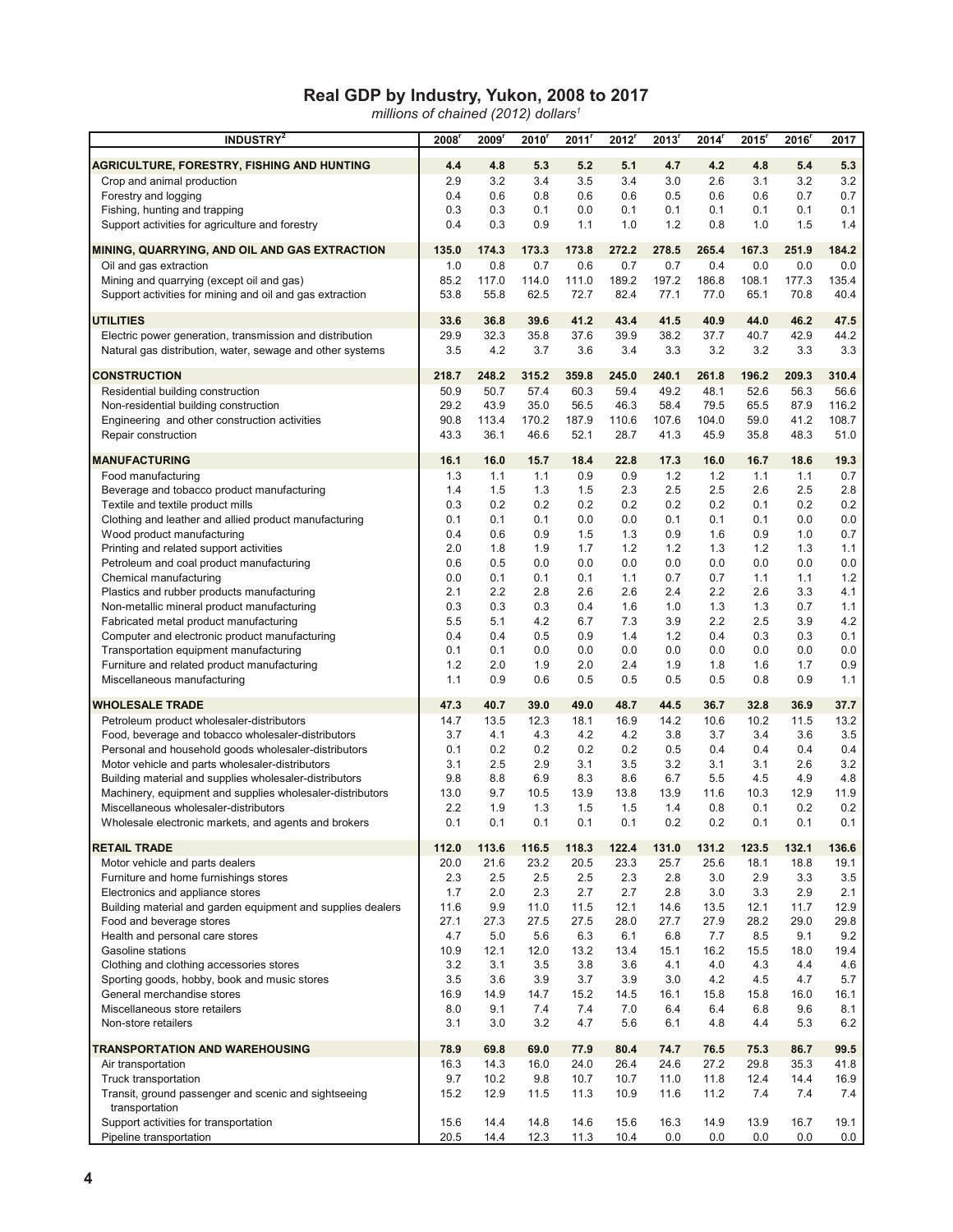#### **Real GDP by Industry, Yukon, 2008 to 2017 (continued)**

*millions of chained (2012) dollars1*

| TRANSPORTATION AND WAREHOUSING (continued)<br>6.2<br>5.8<br>5.5<br>5.5<br>Postal service and couriers and messengers<br>6.1<br>6.5<br>6.4<br>6.3<br>6.1<br>5.5<br>0.3<br>0.3<br>0.3<br>0.3<br>0.3<br>0.3<br>0.3<br>0.3<br>0.3<br>0.3<br>Warehousing and storage<br>78.5<br><b>INFORMATION AND CULTURAL INDUSTRIES</b><br>58.9<br>61.5<br>68.6<br>70.4<br>69.2<br>72.1<br>73.4<br>74.4<br>78.4<br>5.0<br>5.1<br>4.9<br>5.0<br>4.3<br>5.0<br>2.7<br>2.7<br>4.0<br>4.1<br>Publishing industries (except internet)<br>0.7<br>0.7<br>0.9<br>0.5<br>0.5<br>0.7<br>0.8<br>2.7<br>4.0<br>4.0<br>Motion picture and sound recording industries<br>4.7<br>4.5<br>4.6<br>5.0<br>4.6<br>4.4<br>4.5<br>4.4<br>Broadcasting (except internet)<br>4.6<br>4.3<br>59.5<br>43.9<br>46.4<br>53.5<br>55.7<br>55.6<br>59.7<br>58.9<br>59.5<br>Telecommunications<br>57.0<br>0.9<br>0.3<br>0.1<br>0.1<br>Data processing, hosting, and related services<br>1.8<br>1.7<br>1.3<br>0.2<br>0.2<br>0.1<br>3.5<br>3.6<br>3.8<br>3.6<br>3.9<br>4.6<br>5.3<br>4.9<br>5.6<br>5.6<br>Other information services<br>47.4<br>50.0<br>57.3<br>59.3<br>59.4<br>61.5<br>64.9<br>63.6<br>64.9<br>65.0<br>Pay and specialty television, telecommunications and other<br>information services<br><b>FINANCE AND INSURANCE</b><br>56.8<br>53.8<br>58.1<br>71.7<br>73.2<br>72.2<br>76.4<br>79.0<br>72.6<br>73.0<br>35.5<br>33.4<br>32.4<br>38.7<br>37.1<br>37.0<br>37.1<br>36.2<br>37.8<br>37.5<br>Credit intermediation and monetary authorities<br>25.6<br>24.8<br>28.1<br>30.6<br>32.6<br>32.6<br>32.7<br>31.8<br>33.4<br>33.4<br>Depository credit intermediation and monetary authorities<br>REAL ESTATE AND RENTAL AND LEASING<br>283.5<br>297.0<br>304.3<br>318.4<br>333.2<br>346.8<br>355.3<br>363.9<br>370.5<br>382.0<br>322.1<br>337.3<br>369.8<br>270.1<br>284.1<br>291.5<br>304.6<br>346.4<br>353.5<br>359.4<br>Real estate<br>13.2<br>12.8<br>12.7<br>13.7<br>11.2<br>9.7<br>9.0<br>11.3<br>12.5<br>Rental and leasing services<br>10.6<br>6.5<br>6.3<br>6.7<br>7.3<br>8.0<br>6.4<br>5.0<br>6.1<br>6.5<br>6.4<br>Rental and leasing services (except automotive equipment)<br>and lessors of non-financial intangible assets (except<br>copyrighted works)<br>84.2<br>77.1<br>80.7<br>81.3<br>90.8<br>96.5<br>78.4<br><b>PROFESSIONAL, SCIENTIFIC AND TECHNICAL SERVICES</b><br>83.6<br>88.3<br>81.3<br>26.0<br>24.3<br>23.8<br>25.2<br>25.7<br>25.3<br>23.4<br>22.1<br>22.0<br>21.9<br>Legal, accounting and related services<br>27.7<br>46.2<br>30.6<br>29.3<br>28.0<br>31.7<br>31.9<br>35.9<br>34.9<br>30.0<br>Architectural, engineering and related services<br>Other professional, scientific and technical services including<br>20.3<br>17.2<br>22.1<br>20.5<br>19.4<br>16.9<br>17.0<br>23.4<br>25.3<br>23.1<br>scientific research and development<br>4.1<br>5.1<br>4.6<br>5.0<br>4.5<br>3.5<br>3.3<br>2.9<br>3.0<br>Computer systems design and related services<br>4.4<br>2.4<br>2.1<br>1.9<br>2.1<br>2.3<br>2.3<br>4.0<br>1.9<br>Advertising, public relations, and related services<br>1.7<br>1.9<br><b>MANAGEMENT OF COMPANIES AND ENTERPRISES</b><br>7.3<br>7.0<br>7.9<br>8.0<br>7.3<br>6.8<br>6.3<br>6.1<br>7.7<br>7.9<br>31.1<br>29.3<br>29.9<br>31.1<br>31.9<br>31.6<br>30.9<br>31.2<br>30.0<br>29.9<br><b>ADMINISTRATIVE AND SUPPORT, WASTE MANAGEMENT</b><br><b>AND REMEDIATION SERVICES</b><br>25.1<br>23.8<br>24.9<br>24.6<br>23.9<br>23.4<br>23.5<br>22.7<br>23.3<br>24.3<br>Administrative and support services<br>7.7<br>4.0<br>6.0<br>6.1<br>7.3<br>7.6<br>7.8<br>7.3<br>6.7<br>6.9<br>Waste management and remediation services<br>121.1<br>130.4<br>133.7<br><b>EDUCATIONAL SERVICES</b><br>119.9<br>123.9<br>124.3<br>129.0<br>127.9<br>131.3<br>133.4<br>HEALTH CARE AND SOCIAL ASSISTANCE<br>171.2<br>179.5<br>185.2<br>187.2<br>194.7<br>204.4<br>208.6<br>210.2<br>218.3<br>225.7<br>129.5<br>136.3<br>141.4<br>145.3<br>152.5<br>158.2<br>162.8<br>164.6<br>170.3<br>175.3<br>Health care<br>41.8<br>43.2<br>42.2<br>46.5<br>50.7<br>43.8<br>41.9<br>46.2<br>45.9<br>48.3<br>Social assistance<br>15.5<br>13.8<br>12.9<br>11.3<br>11.7<br>11.5<br>11.8<br>11.2<br>11.6<br>12.0<br><b>ARTS, ENTERTAINMENT AND RECREATION</b><br>9.3<br>8.8<br>7.3<br>$7.7\,$<br>7.7<br>8.1<br>$6.2\,$<br>6.3<br>$6.5\,$<br>Performing arts, spectator sports and related industries, and<br>11.6<br>heritage institutions<br>5.5<br>4.3<br>4.5<br>4.1<br>4.0<br>4.0<br>3.8<br>4.9<br>5.3<br>Amusement, gambling and recreation industries<br>3.7<br><b>ACCOMMODATION AND FOOD SERVICES</b><br>67.4<br>70.8<br>71.5<br>76.8<br>78.1<br>77.8<br>75.0<br>74.8<br>76.1<br>77.8<br>47.2<br>47.0<br>45.8<br>48.1<br>47.4<br>45.6<br>44.8<br>44.7<br>45.4<br>Accommodation services<br>49.0<br>20.3<br>23.9<br>25.7<br>30.4<br>30.2<br>31.6<br>32.6<br>Food services and drinking places<br>28.6<br>29.1<br>29.4<br>OTHER SERVICES (EXCEPT PUBLIC ADMINISTRATION)<br>41.9<br>40.8<br>41.8<br>38.3<br>38.0<br>34.5<br>43.7<br>40.9<br>34.9<br>34.8<br>12.8<br>13.3<br>13.9<br>15.5<br>13.0<br>10.5<br>11.1<br>10.5<br>10.5<br>Repair and maintenance<br>10.6<br>6.7<br>6.8<br>Personal services and private households<br>7.9<br>7.0<br>7.1<br>7.2<br>7.2<br>6.7<br>7.2<br>6.8<br>Religious, grant-making, civic, and professional and similar<br>21.4<br>20.5<br>20.9<br>21.0<br>20.8<br>21.2<br>17.2<br>20.3<br>17.0<br>17.6<br>organizations<br><b>PUBLIC ADMINISTRATION</b><br>511.0<br>544.8<br>550.9<br>565.4<br>564.0<br>576.3<br>580.4<br>582.6<br>581.1<br>600.2<br>71.3<br>73.9<br>73.7<br>76.5<br>74.0<br>72.9<br>74.3<br>76.6<br>76.1<br>77.8<br>Federal government public administration<br>339.6<br>Provincial and territorial public administration<br>313.3<br>331.4<br>345.2<br>349.3<br>356.3<br>355.9<br>353.8<br>354.5<br>367.4<br>Local, municipal, regional and aboriginal public administration<br>126.0<br>139.5<br>137.6<br>143.6<br>140.7<br>147.1<br>150.2<br>152.4<br>150.7<br>155.0 | <b>INDUSTRY<sup>2</sup></b> | 2008 | 2009 | 2010 | 2011 | 2012 | 2013 | 2014 | 2015 | 2016 <sup>r</sup> | 2017 |
|----------------------------------------------------------------------------------------------------------------------------------------------------------------------------------------------------------------------------------------------------------------------------------------------------------------------------------------------------------------------------------------------------------------------------------------------------------------------------------------------------------------------------------------------------------------------------------------------------------------------------------------------------------------------------------------------------------------------------------------------------------------------------------------------------------------------------------------------------------------------------------------------------------------------------------------------------------------------------------------------------------------------------------------------------------------------------------------------------------------------------------------------------------------------------------------------------------------------------------------------------------------------------------------------------------------------------------------------------------------------------------------------------------------------------------------------------------------------------------------------------------------------------------------------------------------------------------------------------------------------------------------------------------------------------------------------------------------------------------------------------------------------------------------------------------------------------------------------------------------------------------------------------------------------------------------------------------------------------------------------------------------------------------------------------------------------------------------------------------------------------------------------------------------------------------------------------------------------------------------------------------------------------------------------------------------------------------------------------------------------------------------------------------------------------------------------------------------------------------------------------------------------------------------------------------------------------------------------------------------------------------------------------------------------------------------------------------------------------------------------------------------------------------------------------------------------------------------------------------------------------------------------------------------------------------------------------------------------------------------------------------------------------------------------------------------------------------------------------------------------------------------------------------------------------------------------------------------------------------------------------------------------------------------------------------------------------------------------------------------------------------------------------------------------------------------------------------------------------------------------------------------------------------------------------------------------------------------------------------------------------------------------------------------------------------------------------------------------------------------------------------------------------------------------------------------------------------------------------------------------------------------------------------------------------------------------------------------------------------------------------------------------------------------------------------------------------------------------------------------------------------------------------------------------------------------------------------------------------------------------------------------------------------------------------------------------------------------------------------------------------------------------------------------------------------------------------------------------------------------------------------------------------------------------------------------------------------------------------------------------------------------------------------------------------------------------------------------------------------------------------------------------------------------------------------------------------------------------------------------------------------------------------------------------------------------------------------------------------------------------------------------------------------------------------------------------------------------------------------------------------------------------------------------------------------------------------------------------------------------------------------------------------------------------------------------------------------------------------------------------------------------------------------------------------------------------------------------------------------------------------------------------------------------------------------------------------------------------------------------------------------------------------------------------------------------------------------------------------------------------------------------------------------------------------------------------------------------------------------------------------------------------------------------------------------------------------------------------------------------------|-----------------------------|------|------|------|------|------|------|------|------|-------------------|------|
|                                                                                                                                                                                                                                                                                                                                                                                                                                                                                                                                                                                                                                                                                                                                                                                                                                                                                                                                                                                                                                                                                                                                                                                                                                                                                                                                                                                                                                                                                                                                                                                                                                                                                                                                                                                                                                                                                                                                                                                                                                                                                                                                                                                                                                                                                                                                                                                                                                                                                                                                                                                                                                                                                                                                                                                                                                                                                                                                                                                                                                                                                                                                                                                                                                                                                                                                                                                                                                                                                                                                                                                                                                                                                                                                                                                                                                                                                                                                                                                                                                                                                                                                                                                                                                                                                                                                                                                                                                                                                                                                                                                                                                                                                                                                                                                                                                                                                                                                                                                                                                                                                                                                                                                                                                                                                                                                                                                                                                                                                                                                                                                                                                                                                                                                                                                                                                                                                                                                                                                              |                             |      |      |      |      |      |      |      |      |                   |      |
|                                                                                                                                                                                                                                                                                                                                                                                                                                                                                                                                                                                                                                                                                                                                                                                                                                                                                                                                                                                                                                                                                                                                                                                                                                                                                                                                                                                                                                                                                                                                                                                                                                                                                                                                                                                                                                                                                                                                                                                                                                                                                                                                                                                                                                                                                                                                                                                                                                                                                                                                                                                                                                                                                                                                                                                                                                                                                                                                                                                                                                                                                                                                                                                                                                                                                                                                                                                                                                                                                                                                                                                                                                                                                                                                                                                                                                                                                                                                                                                                                                                                                                                                                                                                                                                                                                                                                                                                                                                                                                                                                                                                                                                                                                                                                                                                                                                                                                                                                                                                                                                                                                                                                                                                                                                                                                                                                                                                                                                                                                                                                                                                                                                                                                                                                                                                                                                                                                                                                                                              |                             |      |      |      |      |      |      |      |      |                   |      |
|                                                                                                                                                                                                                                                                                                                                                                                                                                                                                                                                                                                                                                                                                                                                                                                                                                                                                                                                                                                                                                                                                                                                                                                                                                                                                                                                                                                                                                                                                                                                                                                                                                                                                                                                                                                                                                                                                                                                                                                                                                                                                                                                                                                                                                                                                                                                                                                                                                                                                                                                                                                                                                                                                                                                                                                                                                                                                                                                                                                                                                                                                                                                                                                                                                                                                                                                                                                                                                                                                                                                                                                                                                                                                                                                                                                                                                                                                                                                                                                                                                                                                                                                                                                                                                                                                                                                                                                                                                                                                                                                                                                                                                                                                                                                                                                                                                                                                                                                                                                                                                                                                                                                                                                                                                                                                                                                                                                                                                                                                                                                                                                                                                                                                                                                                                                                                                                                                                                                                                                              |                             |      |      |      |      |      |      |      |      |                   |      |
|                                                                                                                                                                                                                                                                                                                                                                                                                                                                                                                                                                                                                                                                                                                                                                                                                                                                                                                                                                                                                                                                                                                                                                                                                                                                                                                                                                                                                                                                                                                                                                                                                                                                                                                                                                                                                                                                                                                                                                                                                                                                                                                                                                                                                                                                                                                                                                                                                                                                                                                                                                                                                                                                                                                                                                                                                                                                                                                                                                                                                                                                                                                                                                                                                                                                                                                                                                                                                                                                                                                                                                                                                                                                                                                                                                                                                                                                                                                                                                                                                                                                                                                                                                                                                                                                                                                                                                                                                                                                                                                                                                                                                                                                                                                                                                                                                                                                                                                                                                                                                                                                                                                                                                                                                                                                                                                                                                                                                                                                                                                                                                                                                                                                                                                                                                                                                                                                                                                                                                                              |                             |      |      |      |      |      |      |      |      |                   |      |
|                                                                                                                                                                                                                                                                                                                                                                                                                                                                                                                                                                                                                                                                                                                                                                                                                                                                                                                                                                                                                                                                                                                                                                                                                                                                                                                                                                                                                                                                                                                                                                                                                                                                                                                                                                                                                                                                                                                                                                                                                                                                                                                                                                                                                                                                                                                                                                                                                                                                                                                                                                                                                                                                                                                                                                                                                                                                                                                                                                                                                                                                                                                                                                                                                                                                                                                                                                                                                                                                                                                                                                                                                                                                                                                                                                                                                                                                                                                                                                                                                                                                                                                                                                                                                                                                                                                                                                                                                                                                                                                                                                                                                                                                                                                                                                                                                                                                                                                                                                                                                                                                                                                                                                                                                                                                                                                                                                                                                                                                                                                                                                                                                                                                                                                                                                                                                                                                                                                                                                                              |                             |      |      |      |      |      |      |      |      |                   |      |
|                                                                                                                                                                                                                                                                                                                                                                                                                                                                                                                                                                                                                                                                                                                                                                                                                                                                                                                                                                                                                                                                                                                                                                                                                                                                                                                                                                                                                                                                                                                                                                                                                                                                                                                                                                                                                                                                                                                                                                                                                                                                                                                                                                                                                                                                                                                                                                                                                                                                                                                                                                                                                                                                                                                                                                                                                                                                                                                                                                                                                                                                                                                                                                                                                                                                                                                                                                                                                                                                                                                                                                                                                                                                                                                                                                                                                                                                                                                                                                                                                                                                                                                                                                                                                                                                                                                                                                                                                                                                                                                                                                                                                                                                                                                                                                                                                                                                                                                                                                                                                                                                                                                                                                                                                                                                                                                                                                                                                                                                                                                                                                                                                                                                                                                                                                                                                                                                                                                                                                                              |                             |      |      |      |      |      |      |      |      |                   |      |
|                                                                                                                                                                                                                                                                                                                                                                                                                                                                                                                                                                                                                                                                                                                                                                                                                                                                                                                                                                                                                                                                                                                                                                                                                                                                                                                                                                                                                                                                                                                                                                                                                                                                                                                                                                                                                                                                                                                                                                                                                                                                                                                                                                                                                                                                                                                                                                                                                                                                                                                                                                                                                                                                                                                                                                                                                                                                                                                                                                                                                                                                                                                                                                                                                                                                                                                                                                                                                                                                                                                                                                                                                                                                                                                                                                                                                                                                                                                                                                                                                                                                                                                                                                                                                                                                                                                                                                                                                                                                                                                                                                                                                                                                                                                                                                                                                                                                                                                                                                                                                                                                                                                                                                                                                                                                                                                                                                                                                                                                                                                                                                                                                                                                                                                                                                                                                                                                                                                                                                                              |                             |      |      |      |      |      |      |      |      |                   |      |
|                                                                                                                                                                                                                                                                                                                                                                                                                                                                                                                                                                                                                                                                                                                                                                                                                                                                                                                                                                                                                                                                                                                                                                                                                                                                                                                                                                                                                                                                                                                                                                                                                                                                                                                                                                                                                                                                                                                                                                                                                                                                                                                                                                                                                                                                                                                                                                                                                                                                                                                                                                                                                                                                                                                                                                                                                                                                                                                                                                                                                                                                                                                                                                                                                                                                                                                                                                                                                                                                                                                                                                                                                                                                                                                                                                                                                                                                                                                                                                                                                                                                                                                                                                                                                                                                                                                                                                                                                                                                                                                                                                                                                                                                                                                                                                                                                                                                                                                                                                                                                                                                                                                                                                                                                                                                                                                                                                                                                                                                                                                                                                                                                                                                                                                                                                                                                                                                                                                                                                                              |                             |      |      |      |      |      |      |      |      |                   |      |
|                                                                                                                                                                                                                                                                                                                                                                                                                                                                                                                                                                                                                                                                                                                                                                                                                                                                                                                                                                                                                                                                                                                                                                                                                                                                                                                                                                                                                                                                                                                                                                                                                                                                                                                                                                                                                                                                                                                                                                                                                                                                                                                                                                                                                                                                                                                                                                                                                                                                                                                                                                                                                                                                                                                                                                                                                                                                                                                                                                                                                                                                                                                                                                                                                                                                                                                                                                                                                                                                                                                                                                                                                                                                                                                                                                                                                                                                                                                                                                                                                                                                                                                                                                                                                                                                                                                                                                                                                                                                                                                                                                                                                                                                                                                                                                                                                                                                                                                                                                                                                                                                                                                                                                                                                                                                                                                                                                                                                                                                                                                                                                                                                                                                                                                                                                                                                                                                                                                                                                                              |                             |      |      |      |      |      |      |      |      |                   |      |
|                                                                                                                                                                                                                                                                                                                                                                                                                                                                                                                                                                                                                                                                                                                                                                                                                                                                                                                                                                                                                                                                                                                                                                                                                                                                                                                                                                                                                                                                                                                                                                                                                                                                                                                                                                                                                                                                                                                                                                                                                                                                                                                                                                                                                                                                                                                                                                                                                                                                                                                                                                                                                                                                                                                                                                                                                                                                                                                                                                                                                                                                                                                                                                                                                                                                                                                                                                                                                                                                                                                                                                                                                                                                                                                                                                                                                                                                                                                                                                                                                                                                                                                                                                                                                                                                                                                                                                                                                                                                                                                                                                                                                                                                                                                                                                                                                                                                                                                                                                                                                                                                                                                                                                                                                                                                                                                                                                                                                                                                                                                                                                                                                                                                                                                                                                                                                                                                                                                                                                                              |                             |      |      |      |      |      |      |      |      |                   |      |
|                                                                                                                                                                                                                                                                                                                                                                                                                                                                                                                                                                                                                                                                                                                                                                                                                                                                                                                                                                                                                                                                                                                                                                                                                                                                                                                                                                                                                                                                                                                                                                                                                                                                                                                                                                                                                                                                                                                                                                                                                                                                                                                                                                                                                                                                                                                                                                                                                                                                                                                                                                                                                                                                                                                                                                                                                                                                                                                                                                                                                                                                                                                                                                                                                                                                                                                                                                                                                                                                                                                                                                                                                                                                                                                                                                                                                                                                                                                                                                                                                                                                                                                                                                                                                                                                                                                                                                                                                                                                                                                                                                                                                                                                                                                                                                                                                                                                                                                                                                                                                                                                                                                                                                                                                                                                                                                                                                                                                                                                                                                                                                                                                                                                                                                                                                                                                                                                                                                                                                                              |                             |      |      |      |      |      |      |      |      |                   |      |
|                                                                                                                                                                                                                                                                                                                                                                                                                                                                                                                                                                                                                                                                                                                                                                                                                                                                                                                                                                                                                                                                                                                                                                                                                                                                                                                                                                                                                                                                                                                                                                                                                                                                                                                                                                                                                                                                                                                                                                                                                                                                                                                                                                                                                                                                                                                                                                                                                                                                                                                                                                                                                                                                                                                                                                                                                                                                                                                                                                                                                                                                                                                                                                                                                                                                                                                                                                                                                                                                                                                                                                                                                                                                                                                                                                                                                                                                                                                                                                                                                                                                                                                                                                                                                                                                                                                                                                                                                                                                                                                                                                                                                                                                                                                                                                                                                                                                                                                                                                                                                                                                                                                                                                                                                                                                                                                                                                                                                                                                                                                                                                                                                                                                                                                                                                                                                                                                                                                                                                                              |                             |      |      |      |      |      |      |      |      |                   |      |
|                                                                                                                                                                                                                                                                                                                                                                                                                                                                                                                                                                                                                                                                                                                                                                                                                                                                                                                                                                                                                                                                                                                                                                                                                                                                                                                                                                                                                                                                                                                                                                                                                                                                                                                                                                                                                                                                                                                                                                                                                                                                                                                                                                                                                                                                                                                                                                                                                                                                                                                                                                                                                                                                                                                                                                                                                                                                                                                                                                                                                                                                                                                                                                                                                                                                                                                                                                                                                                                                                                                                                                                                                                                                                                                                                                                                                                                                                                                                                                                                                                                                                                                                                                                                                                                                                                                                                                                                                                                                                                                                                                                                                                                                                                                                                                                                                                                                                                                                                                                                                                                                                                                                                                                                                                                                                                                                                                                                                                                                                                                                                                                                                                                                                                                                                                                                                                                                                                                                                                                              |                             |      |      |      |      |      |      |      |      |                   |      |
|                                                                                                                                                                                                                                                                                                                                                                                                                                                                                                                                                                                                                                                                                                                                                                                                                                                                                                                                                                                                                                                                                                                                                                                                                                                                                                                                                                                                                                                                                                                                                                                                                                                                                                                                                                                                                                                                                                                                                                                                                                                                                                                                                                                                                                                                                                                                                                                                                                                                                                                                                                                                                                                                                                                                                                                                                                                                                                                                                                                                                                                                                                                                                                                                                                                                                                                                                                                                                                                                                                                                                                                                                                                                                                                                                                                                                                                                                                                                                                                                                                                                                                                                                                                                                                                                                                                                                                                                                                                                                                                                                                                                                                                                                                                                                                                                                                                                                                                                                                                                                                                                                                                                                                                                                                                                                                                                                                                                                                                                                                                                                                                                                                                                                                                                                                                                                                                                                                                                                                                              |                             |      |      |      |      |      |      |      |      |                   |      |
|                                                                                                                                                                                                                                                                                                                                                                                                                                                                                                                                                                                                                                                                                                                                                                                                                                                                                                                                                                                                                                                                                                                                                                                                                                                                                                                                                                                                                                                                                                                                                                                                                                                                                                                                                                                                                                                                                                                                                                                                                                                                                                                                                                                                                                                                                                                                                                                                                                                                                                                                                                                                                                                                                                                                                                                                                                                                                                                                                                                                                                                                                                                                                                                                                                                                                                                                                                                                                                                                                                                                                                                                                                                                                                                                                                                                                                                                                                                                                                                                                                                                                                                                                                                                                                                                                                                                                                                                                                                                                                                                                                                                                                                                                                                                                                                                                                                                                                                                                                                                                                                                                                                                                                                                                                                                                                                                                                                                                                                                                                                                                                                                                                                                                                                                                                                                                                                                                                                                                                                              |                             |      |      |      |      |      |      |      |      |                   |      |
|                                                                                                                                                                                                                                                                                                                                                                                                                                                                                                                                                                                                                                                                                                                                                                                                                                                                                                                                                                                                                                                                                                                                                                                                                                                                                                                                                                                                                                                                                                                                                                                                                                                                                                                                                                                                                                                                                                                                                                                                                                                                                                                                                                                                                                                                                                                                                                                                                                                                                                                                                                                                                                                                                                                                                                                                                                                                                                                                                                                                                                                                                                                                                                                                                                                                                                                                                                                                                                                                                                                                                                                                                                                                                                                                                                                                                                                                                                                                                                                                                                                                                                                                                                                                                                                                                                                                                                                                                                                                                                                                                                                                                                                                                                                                                                                                                                                                                                                                                                                                                                                                                                                                                                                                                                                                                                                                                                                                                                                                                                                                                                                                                                                                                                                                                                                                                                                                                                                                                                                              |                             |      |      |      |      |      |      |      |      |                   |      |
|                                                                                                                                                                                                                                                                                                                                                                                                                                                                                                                                                                                                                                                                                                                                                                                                                                                                                                                                                                                                                                                                                                                                                                                                                                                                                                                                                                                                                                                                                                                                                                                                                                                                                                                                                                                                                                                                                                                                                                                                                                                                                                                                                                                                                                                                                                                                                                                                                                                                                                                                                                                                                                                                                                                                                                                                                                                                                                                                                                                                                                                                                                                                                                                                                                                                                                                                                                                                                                                                                                                                                                                                                                                                                                                                                                                                                                                                                                                                                                                                                                                                                                                                                                                                                                                                                                                                                                                                                                                                                                                                                                                                                                                                                                                                                                                                                                                                                                                                                                                                                                                                                                                                                                                                                                                                                                                                                                                                                                                                                                                                                                                                                                                                                                                                                                                                                                                                                                                                                                                              |                             |      |      |      |      |      |      |      |      |                   |      |
|                                                                                                                                                                                                                                                                                                                                                                                                                                                                                                                                                                                                                                                                                                                                                                                                                                                                                                                                                                                                                                                                                                                                                                                                                                                                                                                                                                                                                                                                                                                                                                                                                                                                                                                                                                                                                                                                                                                                                                                                                                                                                                                                                                                                                                                                                                                                                                                                                                                                                                                                                                                                                                                                                                                                                                                                                                                                                                                                                                                                                                                                                                                                                                                                                                                                                                                                                                                                                                                                                                                                                                                                                                                                                                                                                                                                                                                                                                                                                                                                                                                                                                                                                                                                                                                                                                                                                                                                                                                                                                                                                                                                                                                                                                                                                                                                                                                                                                                                                                                                                                                                                                                                                                                                                                                                                                                                                                                                                                                                                                                                                                                                                                                                                                                                                                                                                                                                                                                                                                                              |                             |      |      |      |      |      |      |      |      |                   |      |
|                                                                                                                                                                                                                                                                                                                                                                                                                                                                                                                                                                                                                                                                                                                                                                                                                                                                                                                                                                                                                                                                                                                                                                                                                                                                                                                                                                                                                                                                                                                                                                                                                                                                                                                                                                                                                                                                                                                                                                                                                                                                                                                                                                                                                                                                                                                                                                                                                                                                                                                                                                                                                                                                                                                                                                                                                                                                                                                                                                                                                                                                                                                                                                                                                                                                                                                                                                                                                                                                                                                                                                                                                                                                                                                                                                                                                                                                                                                                                                                                                                                                                                                                                                                                                                                                                                                                                                                                                                                                                                                                                                                                                                                                                                                                                                                                                                                                                                                                                                                                                                                                                                                                                                                                                                                                                                                                                                                                                                                                                                                                                                                                                                                                                                                                                                                                                                                                                                                                                                                              |                             |      |      |      |      |      |      |      |      |                   |      |
|                                                                                                                                                                                                                                                                                                                                                                                                                                                                                                                                                                                                                                                                                                                                                                                                                                                                                                                                                                                                                                                                                                                                                                                                                                                                                                                                                                                                                                                                                                                                                                                                                                                                                                                                                                                                                                                                                                                                                                                                                                                                                                                                                                                                                                                                                                                                                                                                                                                                                                                                                                                                                                                                                                                                                                                                                                                                                                                                                                                                                                                                                                                                                                                                                                                                                                                                                                                                                                                                                                                                                                                                                                                                                                                                                                                                                                                                                                                                                                                                                                                                                                                                                                                                                                                                                                                                                                                                                                                                                                                                                                                                                                                                                                                                                                                                                                                                                                                                                                                                                                                                                                                                                                                                                                                                                                                                                                                                                                                                                                                                                                                                                                                                                                                                                                                                                                                                                                                                                                                              |                             |      |      |      |      |      |      |      |      |                   |      |
|                                                                                                                                                                                                                                                                                                                                                                                                                                                                                                                                                                                                                                                                                                                                                                                                                                                                                                                                                                                                                                                                                                                                                                                                                                                                                                                                                                                                                                                                                                                                                                                                                                                                                                                                                                                                                                                                                                                                                                                                                                                                                                                                                                                                                                                                                                                                                                                                                                                                                                                                                                                                                                                                                                                                                                                                                                                                                                                                                                                                                                                                                                                                                                                                                                                                                                                                                                                                                                                                                                                                                                                                                                                                                                                                                                                                                                                                                                                                                                                                                                                                                                                                                                                                                                                                                                                                                                                                                                                                                                                                                                                                                                                                                                                                                                                                                                                                                                                                                                                                                                                                                                                                                                                                                                                                                                                                                                                                                                                                                                                                                                                                                                                                                                                                                                                                                                                                                                                                                                                              |                             |      |      |      |      |      |      |      |      |                   |      |
|                                                                                                                                                                                                                                                                                                                                                                                                                                                                                                                                                                                                                                                                                                                                                                                                                                                                                                                                                                                                                                                                                                                                                                                                                                                                                                                                                                                                                                                                                                                                                                                                                                                                                                                                                                                                                                                                                                                                                                                                                                                                                                                                                                                                                                                                                                                                                                                                                                                                                                                                                                                                                                                                                                                                                                                                                                                                                                                                                                                                                                                                                                                                                                                                                                                                                                                                                                                                                                                                                                                                                                                                                                                                                                                                                                                                                                                                                                                                                                                                                                                                                                                                                                                                                                                                                                                                                                                                                                                                                                                                                                                                                                                                                                                                                                                                                                                                                                                                                                                                                                                                                                                                                                                                                                                                                                                                                                                                                                                                                                                                                                                                                                                                                                                                                                                                                                                                                                                                                                                              |                             |      |      |      |      |      |      |      |      |                   |      |
|                                                                                                                                                                                                                                                                                                                                                                                                                                                                                                                                                                                                                                                                                                                                                                                                                                                                                                                                                                                                                                                                                                                                                                                                                                                                                                                                                                                                                                                                                                                                                                                                                                                                                                                                                                                                                                                                                                                                                                                                                                                                                                                                                                                                                                                                                                                                                                                                                                                                                                                                                                                                                                                                                                                                                                                                                                                                                                                                                                                                                                                                                                                                                                                                                                                                                                                                                                                                                                                                                                                                                                                                                                                                                                                                                                                                                                                                                                                                                                                                                                                                                                                                                                                                                                                                                                                                                                                                                                                                                                                                                                                                                                                                                                                                                                                                                                                                                                                                                                                                                                                                                                                                                                                                                                                                                                                                                                                                                                                                                                                                                                                                                                                                                                                                                                                                                                                                                                                                                                                              |                             |      |      |      |      |      |      |      |      |                   |      |
|                                                                                                                                                                                                                                                                                                                                                                                                                                                                                                                                                                                                                                                                                                                                                                                                                                                                                                                                                                                                                                                                                                                                                                                                                                                                                                                                                                                                                                                                                                                                                                                                                                                                                                                                                                                                                                                                                                                                                                                                                                                                                                                                                                                                                                                                                                                                                                                                                                                                                                                                                                                                                                                                                                                                                                                                                                                                                                                                                                                                                                                                                                                                                                                                                                                                                                                                                                                                                                                                                                                                                                                                                                                                                                                                                                                                                                                                                                                                                                                                                                                                                                                                                                                                                                                                                                                                                                                                                                                                                                                                                                                                                                                                                                                                                                                                                                                                                                                                                                                                                                                                                                                                                                                                                                                                                                                                                                                                                                                                                                                                                                                                                                                                                                                                                                                                                                                                                                                                                                                              |                             |      |      |      |      |      |      |      |      |                   |      |
|                                                                                                                                                                                                                                                                                                                                                                                                                                                                                                                                                                                                                                                                                                                                                                                                                                                                                                                                                                                                                                                                                                                                                                                                                                                                                                                                                                                                                                                                                                                                                                                                                                                                                                                                                                                                                                                                                                                                                                                                                                                                                                                                                                                                                                                                                                                                                                                                                                                                                                                                                                                                                                                                                                                                                                                                                                                                                                                                                                                                                                                                                                                                                                                                                                                                                                                                                                                                                                                                                                                                                                                                                                                                                                                                                                                                                                                                                                                                                                                                                                                                                                                                                                                                                                                                                                                                                                                                                                                                                                                                                                                                                                                                                                                                                                                                                                                                                                                                                                                                                                                                                                                                                                                                                                                                                                                                                                                                                                                                                                                                                                                                                                                                                                                                                                                                                                                                                                                                                                                              |                             |      |      |      |      |      |      |      |      |                   |      |
|                                                                                                                                                                                                                                                                                                                                                                                                                                                                                                                                                                                                                                                                                                                                                                                                                                                                                                                                                                                                                                                                                                                                                                                                                                                                                                                                                                                                                                                                                                                                                                                                                                                                                                                                                                                                                                                                                                                                                                                                                                                                                                                                                                                                                                                                                                                                                                                                                                                                                                                                                                                                                                                                                                                                                                                                                                                                                                                                                                                                                                                                                                                                                                                                                                                                                                                                                                                                                                                                                                                                                                                                                                                                                                                                                                                                                                                                                                                                                                                                                                                                                                                                                                                                                                                                                                                                                                                                                                                                                                                                                                                                                                                                                                                                                                                                                                                                                                                                                                                                                                                                                                                                                                                                                                                                                                                                                                                                                                                                                                                                                                                                                                                                                                                                                                                                                                                                                                                                                                                              |                             |      |      |      |      |      |      |      |      |                   |      |
|                                                                                                                                                                                                                                                                                                                                                                                                                                                                                                                                                                                                                                                                                                                                                                                                                                                                                                                                                                                                                                                                                                                                                                                                                                                                                                                                                                                                                                                                                                                                                                                                                                                                                                                                                                                                                                                                                                                                                                                                                                                                                                                                                                                                                                                                                                                                                                                                                                                                                                                                                                                                                                                                                                                                                                                                                                                                                                                                                                                                                                                                                                                                                                                                                                                                                                                                                                                                                                                                                                                                                                                                                                                                                                                                                                                                                                                                                                                                                                                                                                                                                                                                                                                                                                                                                                                                                                                                                                                                                                                                                                                                                                                                                                                                                                                                                                                                                                                                                                                                                                                                                                                                                                                                                                                                                                                                                                                                                                                                                                                                                                                                                                                                                                                                                                                                                                                                                                                                                                                              |                             |      |      |      |      |      |      |      |      |                   |      |
|                                                                                                                                                                                                                                                                                                                                                                                                                                                                                                                                                                                                                                                                                                                                                                                                                                                                                                                                                                                                                                                                                                                                                                                                                                                                                                                                                                                                                                                                                                                                                                                                                                                                                                                                                                                                                                                                                                                                                                                                                                                                                                                                                                                                                                                                                                                                                                                                                                                                                                                                                                                                                                                                                                                                                                                                                                                                                                                                                                                                                                                                                                                                                                                                                                                                                                                                                                                                                                                                                                                                                                                                                                                                                                                                                                                                                                                                                                                                                                                                                                                                                                                                                                                                                                                                                                                                                                                                                                                                                                                                                                                                                                                                                                                                                                                                                                                                                                                                                                                                                                                                                                                                                                                                                                                                                                                                                                                                                                                                                                                                                                                                                                                                                                                                                                                                                                                                                                                                                                                              |                             |      |      |      |      |      |      |      |      |                   |      |
|                                                                                                                                                                                                                                                                                                                                                                                                                                                                                                                                                                                                                                                                                                                                                                                                                                                                                                                                                                                                                                                                                                                                                                                                                                                                                                                                                                                                                                                                                                                                                                                                                                                                                                                                                                                                                                                                                                                                                                                                                                                                                                                                                                                                                                                                                                                                                                                                                                                                                                                                                                                                                                                                                                                                                                                                                                                                                                                                                                                                                                                                                                                                                                                                                                                                                                                                                                                                                                                                                                                                                                                                                                                                                                                                                                                                                                                                                                                                                                                                                                                                                                                                                                                                                                                                                                                                                                                                                                                                                                                                                                                                                                                                                                                                                                                                                                                                                                                                                                                                                                                                                                                                                                                                                                                                                                                                                                                                                                                                                                                                                                                                                                                                                                                                                                                                                                                                                                                                                                                              |                             |      |      |      |      |      |      |      |      |                   |      |
|                                                                                                                                                                                                                                                                                                                                                                                                                                                                                                                                                                                                                                                                                                                                                                                                                                                                                                                                                                                                                                                                                                                                                                                                                                                                                                                                                                                                                                                                                                                                                                                                                                                                                                                                                                                                                                                                                                                                                                                                                                                                                                                                                                                                                                                                                                                                                                                                                                                                                                                                                                                                                                                                                                                                                                                                                                                                                                                                                                                                                                                                                                                                                                                                                                                                                                                                                                                                                                                                                                                                                                                                                                                                                                                                                                                                                                                                                                                                                                                                                                                                                                                                                                                                                                                                                                                                                                                                                                                                                                                                                                                                                                                                                                                                                                                                                                                                                                                                                                                                                                                                                                                                                                                                                                                                                                                                                                                                                                                                                                                                                                                                                                                                                                                                                                                                                                                                                                                                                                                              |                             |      |      |      |      |      |      |      |      |                   |      |
|                                                                                                                                                                                                                                                                                                                                                                                                                                                                                                                                                                                                                                                                                                                                                                                                                                                                                                                                                                                                                                                                                                                                                                                                                                                                                                                                                                                                                                                                                                                                                                                                                                                                                                                                                                                                                                                                                                                                                                                                                                                                                                                                                                                                                                                                                                                                                                                                                                                                                                                                                                                                                                                                                                                                                                                                                                                                                                                                                                                                                                                                                                                                                                                                                                                                                                                                                                                                                                                                                                                                                                                                                                                                                                                                                                                                                                                                                                                                                                                                                                                                                                                                                                                                                                                                                                                                                                                                                                                                                                                                                                                                                                                                                                                                                                                                                                                                                                                                                                                                                                                                                                                                                                                                                                                                                                                                                                                                                                                                                                                                                                                                                                                                                                                                                                                                                                                                                                                                                                                              |                             |      |      |      |      |      |      |      |      |                   |      |
|                                                                                                                                                                                                                                                                                                                                                                                                                                                                                                                                                                                                                                                                                                                                                                                                                                                                                                                                                                                                                                                                                                                                                                                                                                                                                                                                                                                                                                                                                                                                                                                                                                                                                                                                                                                                                                                                                                                                                                                                                                                                                                                                                                                                                                                                                                                                                                                                                                                                                                                                                                                                                                                                                                                                                                                                                                                                                                                                                                                                                                                                                                                                                                                                                                                                                                                                                                                                                                                                                                                                                                                                                                                                                                                                                                                                                                                                                                                                                                                                                                                                                                                                                                                                                                                                                                                                                                                                                                                                                                                                                                                                                                                                                                                                                                                                                                                                                                                                                                                                                                                                                                                                                                                                                                                                                                                                                                                                                                                                                                                                                                                                                                                                                                                                                                                                                                                                                                                                                                                              |                             |      |      |      |      |      |      |      |      |                   |      |
|                                                                                                                                                                                                                                                                                                                                                                                                                                                                                                                                                                                                                                                                                                                                                                                                                                                                                                                                                                                                                                                                                                                                                                                                                                                                                                                                                                                                                                                                                                                                                                                                                                                                                                                                                                                                                                                                                                                                                                                                                                                                                                                                                                                                                                                                                                                                                                                                                                                                                                                                                                                                                                                                                                                                                                                                                                                                                                                                                                                                                                                                                                                                                                                                                                                                                                                                                                                                                                                                                                                                                                                                                                                                                                                                                                                                                                                                                                                                                                                                                                                                                                                                                                                                                                                                                                                                                                                                                                                                                                                                                                                                                                                                                                                                                                                                                                                                                                                                                                                                                                                                                                                                                                                                                                                                                                                                                                                                                                                                                                                                                                                                                                                                                                                                                                                                                                                                                                                                                                                              |                             |      |      |      |      |      |      |      |      |                   |      |
|                                                                                                                                                                                                                                                                                                                                                                                                                                                                                                                                                                                                                                                                                                                                                                                                                                                                                                                                                                                                                                                                                                                                                                                                                                                                                                                                                                                                                                                                                                                                                                                                                                                                                                                                                                                                                                                                                                                                                                                                                                                                                                                                                                                                                                                                                                                                                                                                                                                                                                                                                                                                                                                                                                                                                                                                                                                                                                                                                                                                                                                                                                                                                                                                                                                                                                                                                                                                                                                                                                                                                                                                                                                                                                                                                                                                                                                                                                                                                                                                                                                                                                                                                                                                                                                                                                                                                                                                                                                                                                                                                                                                                                                                                                                                                                                                                                                                                                                                                                                                                                                                                                                                                                                                                                                                                                                                                                                                                                                                                                                                                                                                                                                                                                                                                                                                                                                                                                                                                                                              |                             |      |      |      |      |      |      |      |      |                   |      |
|                                                                                                                                                                                                                                                                                                                                                                                                                                                                                                                                                                                                                                                                                                                                                                                                                                                                                                                                                                                                                                                                                                                                                                                                                                                                                                                                                                                                                                                                                                                                                                                                                                                                                                                                                                                                                                                                                                                                                                                                                                                                                                                                                                                                                                                                                                                                                                                                                                                                                                                                                                                                                                                                                                                                                                                                                                                                                                                                                                                                                                                                                                                                                                                                                                                                                                                                                                                                                                                                                                                                                                                                                                                                                                                                                                                                                                                                                                                                                                                                                                                                                                                                                                                                                                                                                                                                                                                                                                                                                                                                                                                                                                                                                                                                                                                                                                                                                                                                                                                                                                                                                                                                                                                                                                                                                                                                                                                                                                                                                                                                                                                                                                                                                                                                                                                                                                                                                                                                                                                              |                             |      |      |      |      |      |      |      |      |                   |      |
|                                                                                                                                                                                                                                                                                                                                                                                                                                                                                                                                                                                                                                                                                                                                                                                                                                                                                                                                                                                                                                                                                                                                                                                                                                                                                                                                                                                                                                                                                                                                                                                                                                                                                                                                                                                                                                                                                                                                                                                                                                                                                                                                                                                                                                                                                                                                                                                                                                                                                                                                                                                                                                                                                                                                                                                                                                                                                                                                                                                                                                                                                                                                                                                                                                                                                                                                                                                                                                                                                                                                                                                                                                                                                                                                                                                                                                                                                                                                                                                                                                                                                                                                                                                                                                                                                                                                                                                                                                                                                                                                                                                                                                                                                                                                                                                                                                                                                                                                                                                                                                                                                                                                                                                                                                                                                                                                                                                                                                                                                                                                                                                                                                                                                                                                                                                                                                                                                                                                                                                              |                             |      |      |      |      |      |      |      |      |                   |      |
|                                                                                                                                                                                                                                                                                                                                                                                                                                                                                                                                                                                                                                                                                                                                                                                                                                                                                                                                                                                                                                                                                                                                                                                                                                                                                                                                                                                                                                                                                                                                                                                                                                                                                                                                                                                                                                                                                                                                                                                                                                                                                                                                                                                                                                                                                                                                                                                                                                                                                                                                                                                                                                                                                                                                                                                                                                                                                                                                                                                                                                                                                                                                                                                                                                                                                                                                                                                                                                                                                                                                                                                                                                                                                                                                                                                                                                                                                                                                                                                                                                                                                                                                                                                                                                                                                                                                                                                                                                                                                                                                                                                                                                                                                                                                                                                                                                                                                                                                                                                                                                                                                                                                                                                                                                                                                                                                                                                                                                                                                                                                                                                                                                                                                                                                                                                                                                                                                                                                                                                              |                             |      |      |      |      |      |      |      |      |                   |      |
|                                                                                                                                                                                                                                                                                                                                                                                                                                                                                                                                                                                                                                                                                                                                                                                                                                                                                                                                                                                                                                                                                                                                                                                                                                                                                                                                                                                                                                                                                                                                                                                                                                                                                                                                                                                                                                                                                                                                                                                                                                                                                                                                                                                                                                                                                                                                                                                                                                                                                                                                                                                                                                                                                                                                                                                                                                                                                                                                                                                                                                                                                                                                                                                                                                                                                                                                                                                                                                                                                                                                                                                                                                                                                                                                                                                                                                                                                                                                                                                                                                                                                                                                                                                                                                                                                                                                                                                                                                                                                                                                                                                                                                                                                                                                                                                                                                                                                                                                                                                                                                                                                                                                                                                                                                                                                                                                                                                                                                                                                                                                                                                                                                                                                                                                                                                                                                                                                                                                                                                              |                             |      |      |      |      |      |      |      |      |                   |      |
|                                                                                                                                                                                                                                                                                                                                                                                                                                                                                                                                                                                                                                                                                                                                                                                                                                                                                                                                                                                                                                                                                                                                                                                                                                                                                                                                                                                                                                                                                                                                                                                                                                                                                                                                                                                                                                                                                                                                                                                                                                                                                                                                                                                                                                                                                                                                                                                                                                                                                                                                                                                                                                                                                                                                                                                                                                                                                                                                                                                                                                                                                                                                                                                                                                                                                                                                                                                                                                                                                                                                                                                                                                                                                                                                                                                                                                                                                                                                                                                                                                                                                                                                                                                                                                                                                                                                                                                                                                                                                                                                                                                                                                                                                                                                                                                                                                                                                                                                                                                                                                                                                                                                                                                                                                                                                                                                                                                                                                                                                                                                                                                                                                                                                                                                                                                                                                                                                                                                                                                              |                             |      |      |      |      |      |      |      |      |                   |      |
|                                                                                                                                                                                                                                                                                                                                                                                                                                                                                                                                                                                                                                                                                                                                                                                                                                                                                                                                                                                                                                                                                                                                                                                                                                                                                                                                                                                                                                                                                                                                                                                                                                                                                                                                                                                                                                                                                                                                                                                                                                                                                                                                                                                                                                                                                                                                                                                                                                                                                                                                                                                                                                                                                                                                                                                                                                                                                                                                                                                                                                                                                                                                                                                                                                                                                                                                                                                                                                                                                                                                                                                                                                                                                                                                                                                                                                                                                                                                                                                                                                                                                                                                                                                                                                                                                                                                                                                                                                                                                                                                                                                                                                                                                                                                                                                                                                                                                                                                                                                                                                                                                                                                                                                                                                                                                                                                                                                                                                                                                                                                                                                                                                                                                                                                                                                                                                                                                                                                                                                              |                             |      |      |      |      |      |      |      |      |                   |      |
|                                                                                                                                                                                                                                                                                                                                                                                                                                                                                                                                                                                                                                                                                                                                                                                                                                                                                                                                                                                                                                                                                                                                                                                                                                                                                                                                                                                                                                                                                                                                                                                                                                                                                                                                                                                                                                                                                                                                                                                                                                                                                                                                                                                                                                                                                                                                                                                                                                                                                                                                                                                                                                                                                                                                                                                                                                                                                                                                                                                                                                                                                                                                                                                                                                                                                                                                                                                                                                                                                                                                                                                                                                                                                                                                                                                                                                                                                                                                                                                                                                                                                                                                                                                                                                                                                                                                                                                                                                                                                                                                                                                                                                                                                                                                                                                                                                                                                                                                                                                                                                                                                                                                                                                                                                                                                                                                                                                                                                                                                                                                                                                                                                                                                                                                                                                                                                                                                                                                                                                              |                             |      |      |      |      |      |      |      |      |                   |      |
|                                                                                                                                                                                                                                                                                                                                                                                                                                                                                                                                                                                                                                                                                                                                                                                                                                                                                                                                                                                                                                                                                                                                                                                                                                                                                                                                                                                                                                                                                                                                                                                                                                                                                                                                                                                                                                                                                                                                                                                                                                                                                                                                                                                                                                                                                                                                                                                                                                                                                                                                                                                                                                                                                                                                                                                                                                                                                                                                                                                                                                                                                                                                                                                                                                                                                                                                                                                                                                                                                                                                                                                                                                                                                                                                                                                                                                                                                                                                                                                                                                                                                                                                                                                                                                                                                                                                                                                                                                                                                                                                                                                                                                                                                                                                                                                                                                                                                                                                                                                                                                                                                                                                                                                                                                                                                                                                                                                                                                                                                                                                                                                                                                                                                                                                                                                                                                                                                                                                                                                              |                             |      |      |      |      |      |      |      |      |                   |      |
|                                                                                                                                                                                                                                                                                                                                                                                                                                                                                                                                                                                                                                                                                                                                                                                                                                                                                                                                                                                                                                                                                                                                                                                                                                                                                                                                                                                                                                                                                                                                                                                                                                                                                                                                                                                                                                                                                                                                                                                                                                                                                                                                                                                                                                                                                                                                                                                                                                                                                                                                                                                                                                                                                                                                                                                                                                                                                                                                                                                                                                                                                                                                                                                                                                                                                                                                                                                                                                                                                                                                                                                                                                                                                                                                                                                                                                                                                                                                                                                                                                                                                                                                                                                                                                                                                                                                                                                                                                                                                                                                                                                                                                                                                                                                                                                                                                                                                                                                                                                                                                                                                                                                                                                                                                                                                                                                                                                                                                                                                                                                                                                                                                                                                                                                                                                                                                                                                                                                                                                              |                             |      |      |      |      |      |      |      |      |                   |      |
|                                                                                                                                                                                                                                                                                                                                                                                                                                                                                                                                                                                                                                                                                                                                                                                                                                                                                                                                                                                                                                                                                                                                                                                                                                                                                                                                                                                                                                                                                                                                                                                                                                                                                                                                                                                                                                                                                                                                                                                                                                                                                                                                                                                                                                                                                                                                                                                                                                                                                                                                                                                                                                                                                                                                                                                                                                                                                                                                                                                                                                                                                                                                                                                                                                                                                                                                                                                                                                                                                                                                                                                                                                                                                                                                                                                                                                                                                                                                                                                                                                                                                                                                                                                                                                                                                                                                                                                                                                                                                                                                                                                                                                                                                                                                                                                                                                                                                                                                                                                                                                                                                                                                                                                                                                                                                                                                                                                                                                                                                                                                                                                                                                                                                                                                                                                                                                                                                                                                                                                              |                             |      |      |      |      |      |      |      |      |                   |      |
|                                                                                                                                                                                                                                                                                                                                                                                                                                                                                                                                                                                                                                                                                                                                                                                                                                                                                                                                                                                                                                                                                                                                                                                                                                                                                                                                                                                                                                                                                                                                                                                                                                                                                                                                                                                                                                                                                                                                                                                                                                                                                                                                                                                                                                                                                                                                                                                                                                                                                                                                                                                                                                                                                                                                                                                                                                                                                                                                                                                                                                                                                                                                                                                                                                                                                                                                                                                                                                                                                                                                                                                                                                                                                                                                                                                                                                                                                                                                                                                                                                                                                                                                                                                                                                                                                                                                                                                                                                                                                                                                                                                                                                                                                                                                                                                                                                                                                                                                                                                                                                                                                                                                                                                                                                                                                                                                                                                                                                                                                                                                                                                                                                                                                                                                                                                                                                                                                                                                                                                              |                             |      |      |      |      |      |      |      |      |                   |      |
|                                                                                                                                                                                                                                                                                                                                                                                                                                                                                                                                                                                                                                                                                                                                                                                                                                                                                                                                                                                                                                                                                                                                                                                                                                                                                                                                                                                                                                                                                                                                                                                                                                                                                                                                                                                                                                                                                                                                                                                                                                                                                                                                                                                                                                                                                                                                                                                                                                                                                                                                                                                                                                                                                                                                                                                                                                                                                                                                                                                                                                                                                                                                                                                                                                                                                                                                                                                                                                                                                                                                                                                                                                                                                                                                                                                                                                                                                                                                                                                                                                                                                                                                                                                                                                                                                                                                                                                                                                                                                                                                                                                                                                                                                                                                                                                                                                                                                                                                                                                                                                                                                                                                                                                                                                                                                                                                                                                                                                                                                                                                                                                                                                                                                                                                                                                                                                                                                                                                                                                              |                             |      |      |      |      |      |      |      |      |                   |      |
|                                                                                                                                                                                                                                                                                                                                                                                                                                                                                                                                                                                                                                                                                                                                                                                                                                                                                                                                                                                                                                                                                                                                                                                                                                                                                                                                                                                                                                                                                                                                                                                                                                                                                                                                                                                                                                                                                                                                                                                                                                                                                                                                                                                                                                                                                                                                                                                                                                                                                                                                                                                                                                                                                                                                                                                                                                                                                                                                                                                                                                                                                                                                                                                                                                                                                                                                                                                                                                                                                                                                                                                                                                                                                                                                                                                                                                                                                                                                                                                                                                                                                                                                                                                                                                                                                                                                                                                                                                                                                                                                                                                                                                                                                                                                                                                                                                                                                                                                                                                                                                                                                                                                                                                                                                                                                                                                                                                                                                                                                                                                                                                                                                                                                                                                                                                                                                                                                                                                                                                              |                             |      |      |      |      |      |      |      |      |                   |      |
|                                                                                                                                                                                                                                                                                                                                                                                                                                                                                                                                                                                                                                                                                                                                                                                                                                                                                                                                                                                                                                                                                                                                                                                                                                                                                                                                                                                                                                                                                                                                                                                                                                                                                                                                                                                                                                                                                                                                                                                                                                                                                                                                                                                                                                                                                                                                                                                                                                                                                                                                                                                                                                                                                                                                                                                                                                                                                                                                                                                                                                                                                                                                                                                                                                                                                                                                                                                                                                                                                                                                                                                                                                                                                                                                                                                                                                                                                                                                                                                                                                                                                                                                                                                                                                                                                                                                                                                                                                                                                                                                                                                                                                                                                                                                                                                                                                                                                                                                                                                                                                                                                                                                                                                                                                                                                                                                                                                                                                                                                                                                                                                                                                                                                                                                                                                                                                                                                                                                                                                              |                             |      |      |      |      |      |      |      |      |                   |      |
|                                                                                                                                                                                                                                                                                                                                                                                                                                                                                                                                                                                                                                                                                                                                                                                                                                                                                                                                                                                                                                                                                                                                                                                                                                                                                                                                                                                                                                                                                                                                                                                                                                                                                                                                                                                                                                                                                                                                                                                                                                                                                                                                                                                                                                                                                                                                                                                                                                                                                                                                                                                                                                                                                                                                                                                                                                                                                                                                                                                                                                                                                                                                                                                                                                                                                                                                                                                                                                                                                                                                                                                                                                                                                                                                                                                                                                                                                                                                                                                                                                                                                                                                                                                                                                                                                                                                                                                                                                                                                                                                                                                                                                                                                                                                                                                                                                                                                                                                                                                                                                                                                                                                                                                                                                                                                                                                                                                                                                                                                                                                                                                                                                                                                                                                                                                                                                                                                                                                                                                              |                             |      |      |      |      |      |      |      |      |                   |      |
|                                                                                                                                                                                                                                                                                                                                                                                                                                                                                                                                                                                                                                                                                                                                                                                                                                                                                                                                                                                                                                                                                                                                                                                                                                                                                                                                                                                                                                                                                                                                                                                                                                                                                                                                                                                                                                                                                                                                                                                                                                                                                                                                                                                                                                                                                                                                                                                                                                                                                                                                                                                                                                                                                                                                                                                                                                                                                                                                                                                                                                                                                                                                                                                                                                                                                                                                                                                                                                                                                                                                                                                                                                                                                                                                                                                                                                                                                                                                                                                                                                                                                                                                                                                                                                                                                                                                                                                                                                                                                                                                                                                                                                                                                                                                                                                                                                                                                                                                                                                                                                                                                                                                                                                                                                                                                                                                                                                                                                                                                                                                                                                                                                                                                                                                                                                                                                                                                                                                                                                              |                             |      |      |      |      |      |      |      |      |                   |      |
|                                                                                                                                                                                                                                                                                                                                                                                                                                                                                                                                                                                                                                                                                                                                                                                                                                                                                                                                                                                                                                                                                                                                                                                                                                                                                                                                                                                                                                                                                                                                                                                                                                                                                                                                                                                                                                                                                                                                                                                                                                                                                                                                                                                                                                                                                                                                                                                                                                                                                                                                                                                                                                                                                                                                                                                                                                                                                                                                                                                                                                                                                                                                                                                                                                                                                                                                                                                                                                                                                                                                                                                                                                                                                                                                                                                                                                                                                                                                                                                                                                                                                                                                                                                                                                                                                                                                                                                                                                                                                                                                                                                                                                                                                                                                                                                                                                                                                                                                                                                                                                                                                                                                                                                                                                                                                                                                                                                                                                                                                                                                                                                                                                                                                                                                                                                                                                                                                                                                                                                              |                             |      |      |      |      |      |      |      |      |                   |      |
|                                                                                                                                                                                                                                                                                                                                                                                                                                                                                                                                                                                                                                                                                                                                                                                                                                                                                                                                                                                                                                                                                                                                                                                                                                                                                                                                                                                                                                                                                                                                                                                                                                                                                                                                                                                                                                                                                                                                                                                                                                                                                                                                                                                                                                                                                                                                                                                                                                                                                                                                                                                                                                                                                                                                                                                                                                                                                                                                                                                                                                                                                                                                                                                                                                                                                                                                                                                                                                                                                                                                                                                                                                                                                                                                                                                                                                                                                                                                                                                                                                                                                                                                                                                                                                                                                                                                                                                                                                                                                                                                                                                                                                                                                                                                                                                                                                                                                                                                                                                                                                                                                                                                                                                                                                                                                                                                                                                                                                                                                                                                                                                                                                                                                                                                                                                                                                                                                                                                                                                              |                             |      |      |      |      |      |      |      |      |                   |      |
|                                                                                                                                                                                                                                                                                                                                                                                                                                                                                                                                                                                                                                                                                                                                                                                                                                                                                                                                                                                                                                                                                                                                                                                                                                                                                                                                                                                                                                                                                                                                                                                                                                                                                                                                                                                                                                                                                                                                                                                                                                                                                                                                                                                                                                                                                                                                                                                                                                                                                                                                                                                                                                                                                                                                                                                                                                                                                                                                                                                                                                                                                                                                                                                                                                                                                                                                                                                                                                                                                                                                                                                                                                                                                                                                                                                                                                                                                                                                                                                                                                                                                                                                                                                                                                                                                                                                                                                                                                                                                                                                                                                                                                                                                                                                                                                                                                                                                                                                                                                                                                                                                                                                                                                                                                                                                                                                                                                                                                                                                                                                                                                                                                                                                                                                                                                                                                                                                                                                                                                              |                             |      |      |      |      |      |      |      |      |                   |      |
|                                                                                                                                                                                                                                                                                                                                                                                                                                                                                                                                                                                                                                                                                                                                                                                                                                                                                                                                                                                                                                                                                                                                                                                                                                                                                                                                                                                                                                                                                                                                                                                                                                                                                                                                                                                                                                                                                                                                                                                                                                                                                                                                                                                                                                                                                                                                                                                                                                                                                                                                                                                                                                                                                                                                                                                                                                                                                                                                                                                                                                                                                                                                                                                                                                                                                                                                                                                                                                                                                                                                                                                                                                                                                                                                                                                                                                                                                                                                                                                                                                                                                                                                                                                                                                                                                                                                                                                                                                                                                                                                                                                                                                                                                                                                                                                                                                                                                                                                                                                                                                                                                                                                                                                                                                                                                                                                                                                                                                                                                                                                                                                                                                                                                                                                                                                                                                                                                                                                                                                              |                             |      |      |      |      |      |      |      |      |                   |      |
|                                                                                                                                                                                                                                                                                                                                                                                                                                                                                                                                                                                                                                                                                                                                                                                                                                                                                                                                                                                                                                                                                                                                                                                                                                                                                                                                                                                                                                                                                                                                                                                                                                                                                                                                                                                                                                                                                                                                                                                                                                                                                                                                                                                                                                                                                                                                                                                                                                                                                                                                                                                                                                                                                                                                                                                                                                                                                                                                                                                                                                                                                                                                                                                                                                                                                                                                                                                                                                                                                                                                                                                                                                                                                                                                                                                                                                                                                                                                                                                                                                                                                                                                                                                                                                                                                                                                                                                                                                                                                                                                                                                                                                                                                                                                                                                                                                                                                                                                                                                                                                                                                                                                                                                                                                                                                                                                                                                                                                                                                                                                                                                                                                                                                                                                                                                                                                                                                                                                                                                              |                             |      |      |      |      |      |      |      |      |                   |      |
| 2,032.1 2,158.7 2,252.5 2,362.5 2,456.5 2,493.5 2,509.7 2,319.0 2,481.3 2,553.2                                                                                                                                                                                                                                                                                                                                                                                                                                                                                                                                                                                                                                                                                                                                                                                                                                                                                                                                                                                                                                                                                                                                                                                                                                                                                                                                                                                                                                                                                                                                                                                                                                                                                                                                                                                                                                                                                                                                                                                                                                                                                                                                                                                                                                                                                                                                                                                                                                                                                                                                                                                                                                                                                                                                                                                                                                                                                                                                                                                                                                                                                                                                                                                                                                                                                                                                                                                                                                                                                                                                                                                                                                                                                                                                                                                                                                                                                                                                                                                                                                                                                                                                                                                                                                                                                                                                                                                                                                                                                                                                                                                                                                                                                                                                                                                                                                                                                                                                                                                                                                                                                                                                                                                                                                                                                                                                                                                                                                                                                                                                                                                                                                                                                                                                                                                                                                                                                                              | <b>ALL INDUSTRIES</b>       |      |      |      |      |      |      |      |      |                   |      |

<sup>r</sup> = revised<br><sup>1,2</sup> See endnotes on page 8.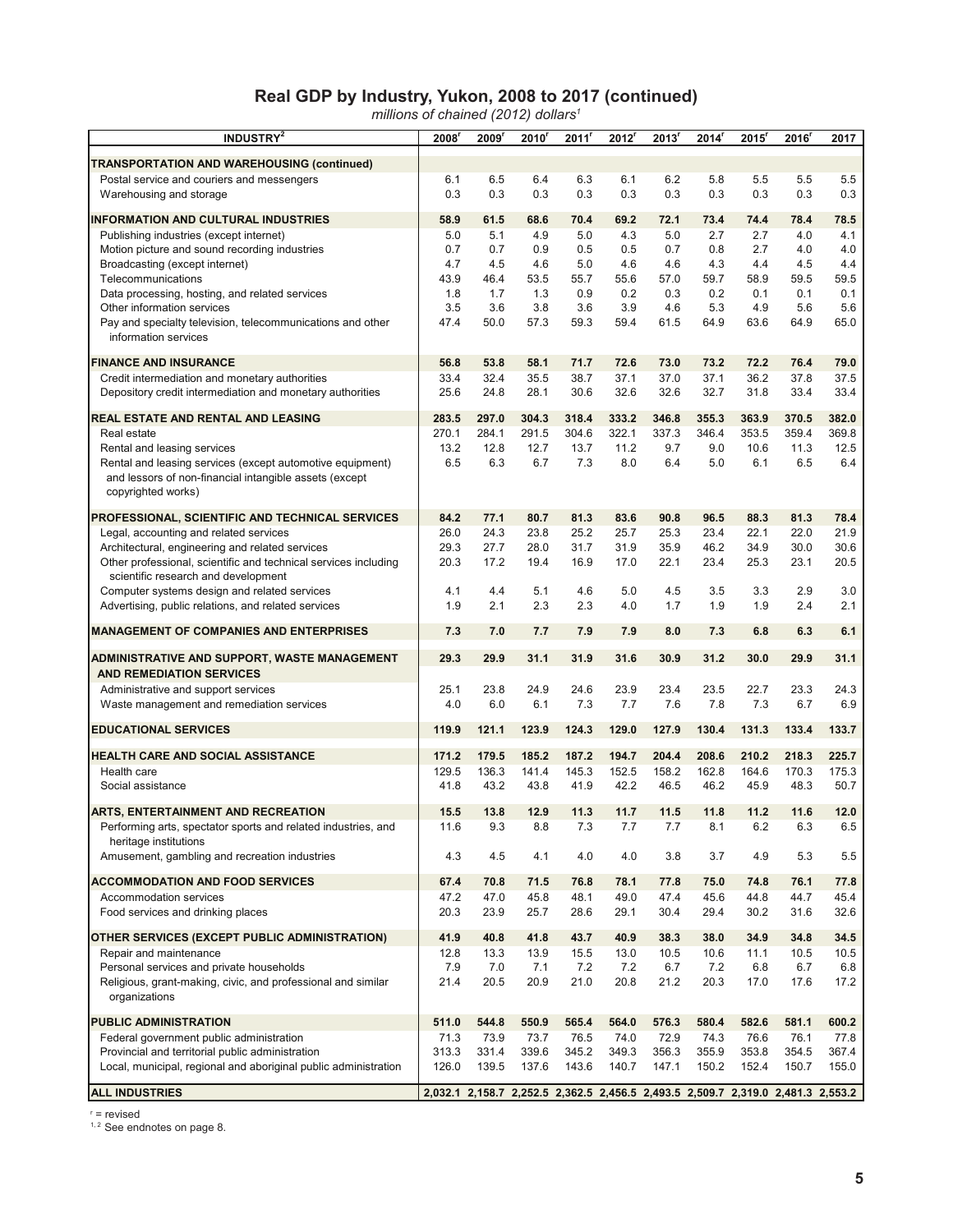### **Year-to-Year Real Growth Rates (%) by Industry, Yukon, 2008 to 2017**

*based on millions of chained (2012) dollars1*

| <b>INDUSTRY</b> <sup>2</sup>                                                                            | 2008             | 2009               | 2010'             | 2011'             | 2012                 | 2013'            | 2014              | 2015'               | 2016'             | 2017            |
|---------------------------------------------------------------------------------------------------------|------------------|--------------------|-------------------|-------------------|----------------------|------------------|-------------------|---------------------|-------------------|-----------------|
|                                                                                                         | 2.3              | 9.1                | 10.4              | $-1.9$            | $-1.9$               | $-7.8$           | $-10.6$           | 14.3                | 12.5              | $-1.9$          |
| <b>AGRICULTURE, FORESTRY, FISHING AND HUNTING</b><br>Crop and animal production                         | 0.0              | 10.3               | 6.2               | 2.9               | $-2.9$               | $-11.8$          | $-13.3$           | 19.2                | 3.2               | 0.0             |
| Forestry and logging                                                                                    | 0.0              | 50.0               | 33.3              | $-25.0$           | 0.0                  | $-16.7$          | 20.0              | 0.0                 | 16.7              | 0.0             |
| Fishing, hunting and trapping                                                                           | 0.0              | 0.0                | $-66.7$           | $-100.0$          | $\ldots$             | 0.0              | 0.0               | 0.0                 | 0.0               | 0.0             |
| Support activities for agriculture and forestry                                                         | $-20.0$          | $-25.0$            | 200.0             | 22.2              | $-9.1$               | 20.0             | $-33.3$           | 25.0                | 50.0              | $-6.7$          |
|                                                                                                         |                  |                    |                   |                   |                      |                  |                   |                     |                   |                 |
| MINING, QUARRYING, AND OIL AND GAS EXTRACTION                                                           | 115.3            | 29.1               | $-0.6$            | 0.3               | 56.6                 | 2.3              | $-4.7$            | $-37.0$             | 50.6              | $-26.9$         |
| Oil and gas extraction<br>Mining and quarrying (except oil and gas)                                     | $-28.6$<br>219.1 | $-20.0$<br>37.3    | $-12.5$<br>$-2.6$ | $-14.3$<br>$-2.6$ | 16.7<br>70.5         | 0.0<br>4.2       | -42.9<br>$-5.3$   | $-100.0$<br>$-42.1$ | $\ddotsc$<br>64.0 | $-23.6$         |
| Support activities for mining and oil and gas extraction                                                | $-7.1$           | 3.7                | 12.0              | 16.3              | 13.3                 | $-6.4$           | $-0.1$            | $-15.5$             | 8.8               | $-42.9$         |
|                                                                                                         |                  |                    |                   |                   |                      |                  |                   |                     |                   |                 |
| <b>UTILITIES</b>                                                                                        | $-1.2$           | 9.5                | 7.6               | 4.0               | 5.3                  | $-4.4$           | $-1.4$            | 7.6                 | 5.0               | 2.8             |
| Electric power generation, transmission and distribution                                                | $-2.0$           | 8.0                | 10.8              | 5.0               | 6.1                  | $-4.3$           | $-1.3$            | 8.0                 | 5.4               | 3.0             |
| Natural gas distribution, water, sewage and other systems                                               | 6.1              | 20.0               | $-11.9$           | $-2.7$            | $-5.6$               | $-2.9$           | $-3.0$            | 0.0                 | 3.1               | 0.0             |
| <b>CONSTRUCTION</b>                                                                                     | $-12.9$          | 13.5               | 27.0              | 14.1              | $-31.9$              | $-2.0$           | 9.0               | $-25.1$             | 6.7               | 48.3            |
| Residential building construction                                                                       | 6.3              | $-0.4$             | 13.2              | 5.1               | $-1.5$               | $-17.2$          | $-2.2$            | 9.4                 | 7.0               | 0.5             |
| Non-residential building construction                                                                   | $-31.6$          | 50.3               | $-20.3$           | 61.4              | $-18.1$              | 26.1             | 36.1              | $-17.6$             | 34.2              | 32.2            |
| Engineering and other construction activities                                                           | $-14.1$          | 24.9               | 50.1              | 10.4              | $-41.1$              | $-2.7$           | $-3.3$            | $-43.3$             | $-30.2$           | 163.8           |
| Repair construction                                                                                     | $-26.5$          | -16.6              | 29.1              | 11.8              | $-44.9$              | 43.9             | 11.1              | $-22.0$             | 34.9              | 5.6             |
| <b>MANUFACTURING</b>                                                                                    | 2.5              | $-0.6$             | $-1.9$            | 17.2              | 23.9                 | $-24.1$          | $-7.5$            | 4.4                 | 11.4              | 3.8             |
| Food manufacturing                                                                                      | $-7.1$           | $-15.4$            | 0.0               | $-18.2$           | 0.0                  | 33.3             | 0.0               | $-8.3$              | 0.0               | $-36.4$         |
| Beverage and tobacco product manufacturing                                                              | 7.7              | 7.1                | $-13.3$           | 15.4              | 53.3                 | 8.7              | 0.0               | 4.0                 | $-3.8$            | 12.0            |
| Textile and textile product mills                                                                       | 200.0            | $-33.3$            | 0.0               | 0.0               | 0.0                  | 0.0              | 0.0               | $-50.0$             | 100.0             | 0.0             |
| Clothing and leather and allied product manufacturing                                                   | 0.0              | 0.0                | 0.0               | $-100.0$          | $\ddotsc$            |                  | 0.0               | 0.0                 | $-100.0$          | $\cdots$        |
| Wood product manufacturing                                                                              | $-33.3$          | 50.0               | 50.0              | 66.7              | $-13.3$              | $-30.8$          | 77.8              | $-43.8$             | 11.1              | $-30.0$         |
| Printing and related support activities<br>Petroleum and coal product manufacturing                     | 25.0<br>$-25.0$  | $-10.0$<br>$-16.7$ | 5.6<br>$-100.0$   | $-10.5$           | $-29.4$              | 0.0              | 8.3               | $-7.7$              | 8.3               | $-15.4$         |
| Chemical manufacturing                                                                                  | $\cdots$         | $\cdots$           | 0.0               | $\ldots$<br>0.0   | $\cdots$<br>$\ldots$ | <br>-36.4        | $\cdots$<br>0.0   | $\ddotsc$<br>57.1   | $\ddotsc$<br>0.0  | $\cdots$<br>9.1 |
| Plastics and rubber products manufacturing                                                              | 5.0              | 4.8                | 27.3              | $-7.1$            | 0.0                  | $-7.7$           | $-8.3$            | 18.2                | 26.9              | 24.2            |
| Non-metallic mineral product manufacturing                                                              | 0.0              | 0.0                | 0.0               | 33.3              | 300.0                | $-37.5$          | 30.0              | 0.0                 | $-46.2$           | 57.1            |
| Fabricated metal product manufacturing                                                                  | 0.0              | $-7.3$             | $-17.6$           | 59.5              | 9.0                  | $-46.6$          | $-43.6$           | 13.6                | 56.0              | 7.7             |
| Computer and electronic product manufacturing                                                           | 33.3             | 0.0                | 25.0              | 80.0              | 55.6                 | $-14.3$          | $-66.7$           | $-25.0$             | 0.0               | $-66.7$         |
| Transportation equipment manufacturing                                                                  | $\cdots$         | 0.0                | $-100.0$          | $\cdots$          | $\ldots$             | $\ldots$         | $\cdots$          | $\cdots$            | $\cdots$          | $\cdots$        |
| Furniture and related product manufacturing                                                             | 9.1              | 66.7               | $-5.0$            | 5.3               | 20.0                 | -20.8            | $-5.3$            | $-11.1$             | 6.2               | -47.1           |
| Miscellaneous manufacturing                                                                             | $-15.4$          | $-18.2$            | $-33.3$           | $-16.7$           | 0.0                  | 0.0              | 0.0               | 60.0                | 12.5              | 22.2            |
| <b>WHOLESALE TRADE</b>                                                                                  | 12.6             | $-14.0$            | $-4.2$            | 25.6              | $-0.6$               | $-8.6$           | $-17.5$           | $-10.6$             | 12.5              | 2.2             |
| Petroleum product wholesaler-distributors                                                               | $-7.5$           | $-8.2$             | $-8.9$            | 47.2              | $-6.6$               | $-16.0$          | $-25.4$           | $-3.8$              | 12.7              | 14.8            |
| Food, beverage and tobacco wholesaler-distributors                                                      | 2.8              | 10.8               | 4.9               | $-2.3$            | 0.0                  | $-9.5$           | $-2.6$            | $-8.1$              | 5.9               | $-2.8$          |
| Personal and household goods wholesaler-distributors<br>Motor vehicle and parts wholesaler-distributors | 0.0              | 100.0<br>$-19.4$   | 0.0               | 0.0               | 0.0                  | 150.0<br>$-8.6$  | $-20.0$<br>$-3.1$ | 0.0<br>0.0          | 0.0               | 0.0             |
| Building material and supplies wholesaler-distributors                                                  | 10.7<br>8.9      | $-10.2$            | 16.0<br>$-21.6$   | 6.9<br>20.3       | 12.9<br>3.6          | $-22.1$          | $-17.9$           | $-18.2$             | $-16.1$<br>8.9    | 23.1<br>$-2.0$  |
| Machinery, equipment and supplies wholesaler-distributors                                               | 54.8             | $-25.4$            | 8.2               | 32.4              | $-0.7$               | 0.7              | $-16.5$           | $-11.2$             | 25.2              | $-7.8$          |
| Miscellaneous wholesaler-distributors                                                                   | $-4.3$           | $-13.6$            | $-31.6$           | 15.4              | 0.0                  | $-6.7$           | $-42.9$           | $-87.5$             | 100.0             | 0.0             |
| Wholesale electronic markets, and agents and brokers                                                    | 0.0              | 0.0                | 0.0               | 0.0               | 0.0                  | 100.0            | 0.0               | $-50.0$             | 0.0               | 0.0             |
| <b>RETAIL TRADE</b>                                                                                     | 5.1              | $1.4$              | 2.6               | 1.5               | 3.5                  | 7.0              | 0.2               | $-5.9$              | 7.0               | 3.4             |
| Motor vehicle and parts dealers                                                                         | 9.9              | 8.0                | 7.4               | $-11.6$           | 13.7                 | 10.3             | $-0.4$            | $-29.3$             | 3.9               | 1.6             |
| Furniture and home furnishings stores                                                                   | 0.0              | 8.7                | 0.0               | 0.0               | $-8.0$               | 21.7             | 7.1               | $-3.3$              | 13.8              | 6.1             |
| Electronics and appliance stores                                                                        | $-19.0$          | 17.6               | 15.0              | 17.4              | 0.0                  | 3.7              | 7.1               | 10.0                | $-12.1$           | $-27.6$         |
| Building material and garden equipment and supplies dealers                                             | 11.5             | $-14.7$            | 11.1              | 4.5               | 5.2                  | 20.7             | $-7.5$            | $-10.4$             | $-3.3$            | 10.3            |
| Food and beverage stores                                                                                | 7.1              | 0.7                | 0.7               | 0.0               | 1.8                  | $-1.1$           | 0.7               | 1.1                 | 2.8               | 2.8             |
| Health and personal care stores                                                                         | 0.0              | 6.4                | 12.0              | 12.5              | $-3.2$               | 11.5             | 13.2              | 10.4                | 7.1               | 1.1             |
| Gasoline stations                                                                                       | 4.8              | 11.0               | $-0.8$            | 10.0              | 1.5                  | 12.7             | 7.3               | $-4.3$              | 16.1              | 7.8             |
| Clothing and clothing accessories stores<br>Sporting goods, hobby, book and music stores                | $-3.0$<br>2.9    | $-3.1$<br>2.9      | 12.9<br>8.3       | 8.6<br>$-5.1$     | $-5.3$<br>5.4        | 13.9<br>$-23.1$  | $-2.4$<br>40.0    | 7.5<br>7.1          | 2.3<br>4.4        | 4.5<br>21.3     |
| General merchandise stores                                                                              | 13.4             | $-11.8$            | $-1.3$            | 3.4               | $-4.6$               | 11.0             | $-1.9$            | 0.0                 | 1.3               | 0.6             |
| Miscellaneous store retailers                                                                           | $-22.3$          | 13.8               | $-18.7$           | 0.0               | $-5.4$               | $-8.6$           | 0.0               | 6.2                 | 41.2              | $-15.6$         |
| Non-store retailers                                                                                     | 14.8             | $-3.2$             | 6.7               | 46.9              | 19.1                 | 8.9              | $-21.3$           | -8.3                | 20.5              | 17.0            |
|                                                                                                         |                  |                    | $-1.1$            |                   |                      |                  |                   |                     |                   |                 |
| TRANSPORTATION AND WAREHOUSING<br>Air transportation                                                    | 22.9<br>1.2      | $-11.5$<br>$-12.3$ | 11.9              | 12.9<br>50.0      | 3.2<br>10.0          | $-7.1$<br>$-6.8$ | 2.4<br>10.6       | $-1.6$<br>9.6       | 15.1<br>18.5      | 14.8<br>18.4    |
| Truck transportation                                                                                    | $-2.0$           | 5.2                | $-3.9$            | 9.2               | 0.0                  | 2.8              | 7.3               | 5.1                 | 16.1              | 17.4            |
| Transit, ground passenger and scenic and sightseeing                                                    | 3.4              | $-15.1$            | $-10.9$           | $-1.7$            | $-3.5$               | 6.4              | $-3.4$            | $-33.9$             | 0.0               | 0.0             |
| transportation                                                                                          |                  |                    |                   |                   |                      |                  |                   |                     |                   |                 |
| Support activities for transportation                                                                   | 17.3             | $-7.7$             | 2.8               | $-1.4$            | 6.8                  | 4.5              | $-8.6$            | $-6.7$              | 20.1              | 14.4            |
| Pipeline transportation                                                                                 | 659.3            | $-29.8$            | $-14.6$           | $-8.1$            | $-8.0$               | $-100.0$         | $\cdots$          |                     |                   |                 |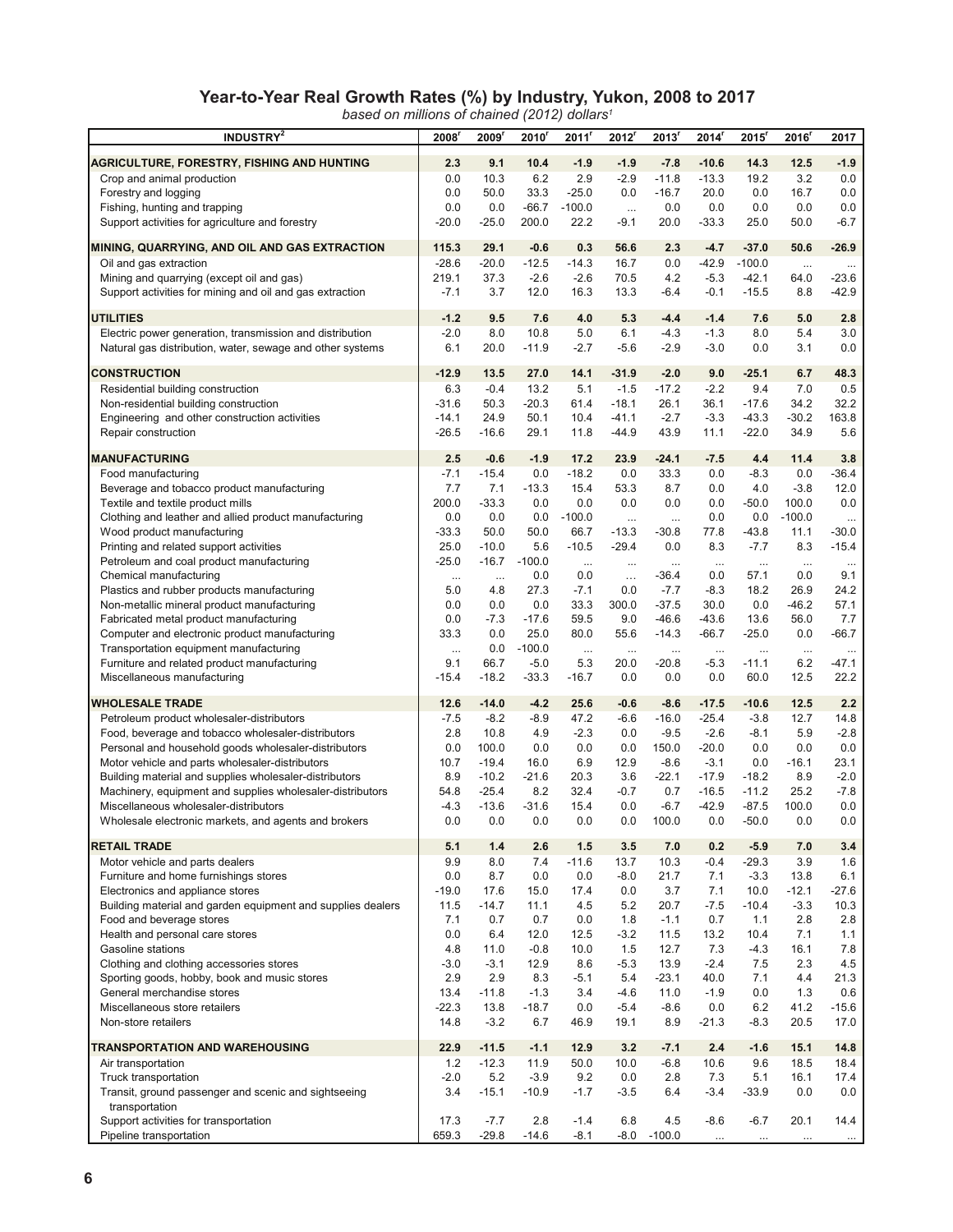#### **Year-to-Year Real Growth Rates (%) by Industry, 2008 to 2017 (continued)**

*based on millions of chained (2012) dollars1*

| INDUSTRY <sup>2</sup>                                                                            | 2008             | 2009             | $2010$ <sup>r</sup> | 2011'      | 2012              | 2013'          | 2014           | 2015             | 2016'            | 2017             |
|--------------------------------------------------------------------------------------------------|------------------|------------------|---------------------|------------|-------------------|----------------|----------------|------------------|------------------|------------------|
| <b>TRANSPORTATION AND WAREHOUSING (continued)</b>                                                |                  |                  |                     |            |                   |                |                |                  |                  |                  |
| Postal service and couriers and messengers                                                       | 0.0              | 6.6              | $-1.5$              | $-1.6$     | $-3.2$            | 1.6            | $-6.5$         | $-5.2$           | 0.0              | 0.0              |
| Warehousing and storage                                                                          | 0.0              | 0.0              | 0.0                 | 0.0        | 0.0               | 0.0            | 0.0            | 0.0              | 0.0              | 0.0              |
| <b>INFORMATION AND CULTURAL INDUSTRIES</b>                                                       | 2.1              |                  |                     |            |                   |                |                |                  |                  |                  |
| Publishing industries (except internet)                                                          | $-13.8$          | 4.4<br>2.0       | 11.5<br>$-3.9$      | 2.6<br>2.0 | $-1.7$<br>$-14.0$ | 4.2<br>16.3    | 1.8<br>$-46.0$ | 1.4<br>0.0       | 5.4<br>48.1      | 0.1<br>2.5       |
| Motion picture and sound recording industries                                                    | $-12.5$          | 0.0              | 28.6                | $-44.4$    | 0.0               | 40.0           | 14.3           | 237.5            | 48.1             | 0.0              |
| Broadcasting (except internet)                                                                   | $-4.1$           | $-4.3$           | 2.2                 | 8.7        | $-8.0$            | 0.0            | $-6.5$         | 2.3              | 2.3              | $-2.2$           |
| Telecommunications                                                                               | 5.3              | 5.7              | 15.3                | 4.1        | $-0.2$            | 2.5            | 4.7            | $-1.3$           | 1.0              | 0.0              |
| Data processing, hosting, and related services                                                   | 260.0            | $-5.6$           | $-23.5$             | $-30.8$    | $-77.8$           | 50.0           | $-33.3$        | $-50.0$          | 0.0              | 0.0              |
| Other information services                                                                       | $-5.4$           | 2.9              | 5.6                 | $-5.3$     | 8.3               | 17.9           | 15.2           | $-7.5$           | 14.3             | 0.0              |
| Pay and specialty television, telecommunications and other                                       | 4.6              | 5.5              | 14.6                | 3.5        | 0.2               | 3.5            | 5.5            | $-2.0$           | 2.0              | 0.2              |
| information services                                                                             |                  |                  |                     |            |                   |                |                |                  |                  |                  |
| <b>FINANCE AND INSURANCE</b>                                                                     | $-0.4$           | $-5.3$           | 8.0                 | 23.4       | 1.3               | 0.6            | 0.3            | $-1.4$           | 5.8              | 3.4              |
| Credit intermediation and monetary authorities                                                   | 2.1              | $-3.0$           | 9.6                 | 9.0        | $-4.1$            | $-0.3$         | 0.3            | $-2.4$           | 4.4              | $-0.8$           |
| Depository credit intermediation and monetary authorities                                        | 4.1              | $-3.1$           | 13.3                | 8.9        | 6.5               | 0.0            | 0.3            | $-2.8$           | 5.0              | 0.0              |
|                                                                                                  |                  |                  |                     |            |                   |                |                |                  |                  |                  |
| <b>REAL ESTATE AND RENTAL AND LEASING</b><br>Real estate                                         | 4.4              | 4.8              | 2.5                 | 4.6        | 4.6               | 4.1            | 2.5            | 2.4              | 1.8              | 3.1              |
| Rental and leasing services                                                                      | 4.6<br>2.3       | 5.2<br>$-3.0$    | 2.6<br>$-0.8$       | 4.5<br>7.9 | 5.7<br>$-18.2$    | 4.7<br>$-13.4$ | 2.7<br>$-7.2$  | 2.0<br>17.8      | 1.7<br>6.6       | 2.9<br>10.6      |
| Rental and leasing services (except automotive equipment)                                        | 6.6              | $-3.1$           | 6.3                 | 9.0        | 9.6               | $-20.0$        | $-21.9$        | 22.0             | 6.6              | $-1.5$           |
| and lessors of non-financial intangible assets (except                                           |                  |                  |                     |            |                   |                |                |                  |                  |                  |
| copyrighted works)                                                                               |                  |                  |                     |            |                   |                |                |                  |                  |                  |
|                                                                                                  |                  |                  |                     |            |                   |                |                |                  |                  |                  |
| <b>PROFESSIONAL, SCIENTIFIC AND TECHNICAL SERVICES</b><br>Legal, accounting and related services | $-0.4$<br>$-0.4$ | $-8.4$<br>$-6.5$ | 4.7<br>$-2.1$       | 0.7<br>5.9 | 2.8<br>2.0        | 8.6<br>$-1.6$  | 6.3<br>$-7.5$  | $-8.5$<br>$-5.6$ | $-7.9$<br>$-0.5$ | $-3.6$<br>$-0.5$ |
| Architectural, engineering and related services                                                  | $-2.0$           | $-5.5$           | 1.1                 | 13.2       | 0.6               | 12.5           | 28.7           | -24.5            | $-14.0$          | 2.0              |
| Other professional, scientific and technical services including                                  | 2.5              | $-15.3$          | 12.8                | $-12.9$    | 0.6               | 30.0           | 5.9            | 8.1              | $-8.7$           | $-11.3$          |
| scientific research and development                                                              |                  |                  |                     |            |                   |                |                |                  |                  |                  |
| Computer systems design and related services                                                     | $-10.9$          | 7.3              | 15.9                | $-9.8$     | 8.7               | $-10.0$        | $-22.2$        | $-5.7$           | $-12.1$          | 3.4              |
| Advertising, public relations, and related services                                              | 0.0              | 10.5             | 9.5                 | 0.0        | 73.9              | $-57.5$        | 11.8           | 0.0              | 26.3             | $-12.5$          |
| <b>MANAGEMENT OF COMPANIES AND ENTERPRISES</b>                                                   | 5.8              | $-4.1$           | 10.0                | 2.6        | 0.0               | 1.3            | $-8.8$         | $-6.8$           | $-7.4$           | $-3.2$           |
|                                                                                                  |                  |                  |                     |            |                   |                |                |                  |                  |                  |
| ADMINISTRATIVE AND SUPPORT, WASTE MANAGEMENT                                                     | 1.7              | 2.0              | 4.0                 | 2.6        | $-0.9$            | $-2.2$         | 1.0            | $-3.8$           | $-0.3$           | 4.0              |
| <b>AND REMEDIATION SERVICES</b>                                                                  |                  |                  |                     |            |                   |                |                |                  |                  |                  |
| Administrative and support services                                                              | 0.8              | $-5.2$           | 4.6                 | $-1.2$     | $-2.8$            | $-2.1$         | 0.4            | $-3.4$           | 2.6              | 4.3              |
| Waste management and remediation services                                                        | 8.1              | 50.0             | 1.7                 | 19.7       | 5.5               | $-1.3$         | 2.6            | $-6.4$           | $-8.2$           | 3.0              |
| <b>EDUCATIONAL SERVICES</b>                                                                      | 2.8              | 1.0              | 2.3                 | 0.3        | 3.8               | $-0.9$         | 2.0            | 0.7              | 1.6              | 0.2              |
|                                                                                                  |                  |                  |                     |            |                   |                |                |                  |                  |                  |
| <b>HEALTH CARE AND SOCIAL ASSISTANCE</b><br>Health care                                          | 2.8<br>2.5       | 4.8<br>5.3       | 3.2<br>3.7          | 1.1<br>2.8 | 4.0<br>5.0        | 5.0<br>3.7     | 2.1<br>2.9     | 0.8<br>1.1       | 3.9<br>3.5       | 3.4<br>2.9       |
| Social assistance                                                                                | 4.0              | 3.3              | 1.4                 | $-4.3$     | 0.7               | 10.2           | $-0.6$         | $-0.6$           | 5.2              | 5.0              |
|                                                                                                  |                  |                  |                     |            |                   |                |                |                  |                  |                  |
| <b>ARTS, ENTERTAINMENT AND RECREATION</b>                                                        | 2.6              | $-11.0$          | $-6.5$              | $-12.4$    | 3.5               | $-1.7$         | 2.6            | $-5.1$           | 3.6              | 3.4              |
| Performing arts, spectator sports and related industries, and                                    | 12.6             | $-19.8$          | -5.4                | $-17.0$    | 5.5               | 0.0            | 5.2            | $-23.5$          | 1.6              | 3.2              |
| heritage institutions<br>Amusement, gambling and recreation industries                           | $-10.4$          | 4.7              | $-8.9$              | $-2.4$     | 0.0               | $-5.0$         | $-2.6$         | 32.4             | 8.2              | 3.8              |
|                                                                                                  |                  |                  |                     |            |                   |                |                |                  |                  |                  |
| <b>ACCOMMODATION AND FOOD SERVICES</b>                                                           | 0.0              | 5.0              | 1.0                 | 7.4        | 1.7               | $-0.4$         | $-3.6$         | $-0.3$           | 1.7              | 2.2              |
| Accommodation services                                                                           | $-0.2$           | $-0.4$           | $-2.6$              | 5.0        | 1.9               | $-3.3$         | $-3.8$         | $-1.8$           | $-0.2$           | 1.6              |
| Food services and drinking places                                                                | 1.0              | 17.7             | 7.5                 | 11.3       | 1.7               | 4.5            | $-3.3$         | 2.7              | 4.6              | 3.2              |
| OTHER SERVICES (EXCEPT PUBLIC ADMINISTRATION)                                                    | 2.4              | $-2.6$           | 2.5                 | 4.5        | $-6.4$            | $-6.4$         | $-0.8$         | $-8.2$           | $-0.3$           | $-0.9$           |
| Repair and maintenance                                                                           | 0.0              | 3.9              | 4.5                 | 11.5       | $-16.1$           | $-19.2$        | 1.0            | 4.7              | $-5.4$           | 0.0              |
| Personal services and private households                                                         | 6.8              | $-11.4$          | 1.4                 | 1.4        | 0.0               | $-6.9$         | 7.5            | $-5.6$           | $-1.5$           | 1.5              |
| Religious, grant-making, civic, and professional and similar                                     | 2.9              | $-4.2$           | 2.0                 | 0.5        | $-1.0$            | 1.9            | $-4.2$         | $-16.3$          | 3.5              | -2.3             |
| organizations                                                                                    |                  |                  |                     |            |                   |                |                |                  |                  |                  |
| <b>PUBLIC ADMINISTRATION</b>                                                                     | 2.2              | 6.6              | 1.1                 | 2.6        | $-0.2$            | 2.2            | 0.7            | 0.4              | $-0.3$           | 3.3              |
| Federal government public administration                                                         | $-0.1$           | 3.6              | $-0.3$              | 3.8        | $-3.3$            | $-1.5$         | 1.9            | 3.1              | $-0.7$           | 2.2              |
| Provincial and territorial public administration                                                 | 2.5              | 5.8              | 2.5                 | 1.6        | $1.2$             | 2.0            | $-0.1$         | $-0.6$           | 0.2              | 3.6              |
| Local, municipal, regional and aboriginal public administration                                  | 3.0              | 10.7             | $-1.4$              | 4.4        | $-2.0$            | 4.5            | 2.1            | 1.5              | $-1.1$           | 2.9              |
| <b>ALL INDUSTRIES</b>                                                                            | 9.7              | 6.2              | 4.3                 | 4.9        | 4.0               | 1.5            | 0.6            | $-7.6$           | 7.0              | 2.9              |

r = revised

... = not appropriate/applicable<br><sup>1,2</sup> See endnotes on page 8.